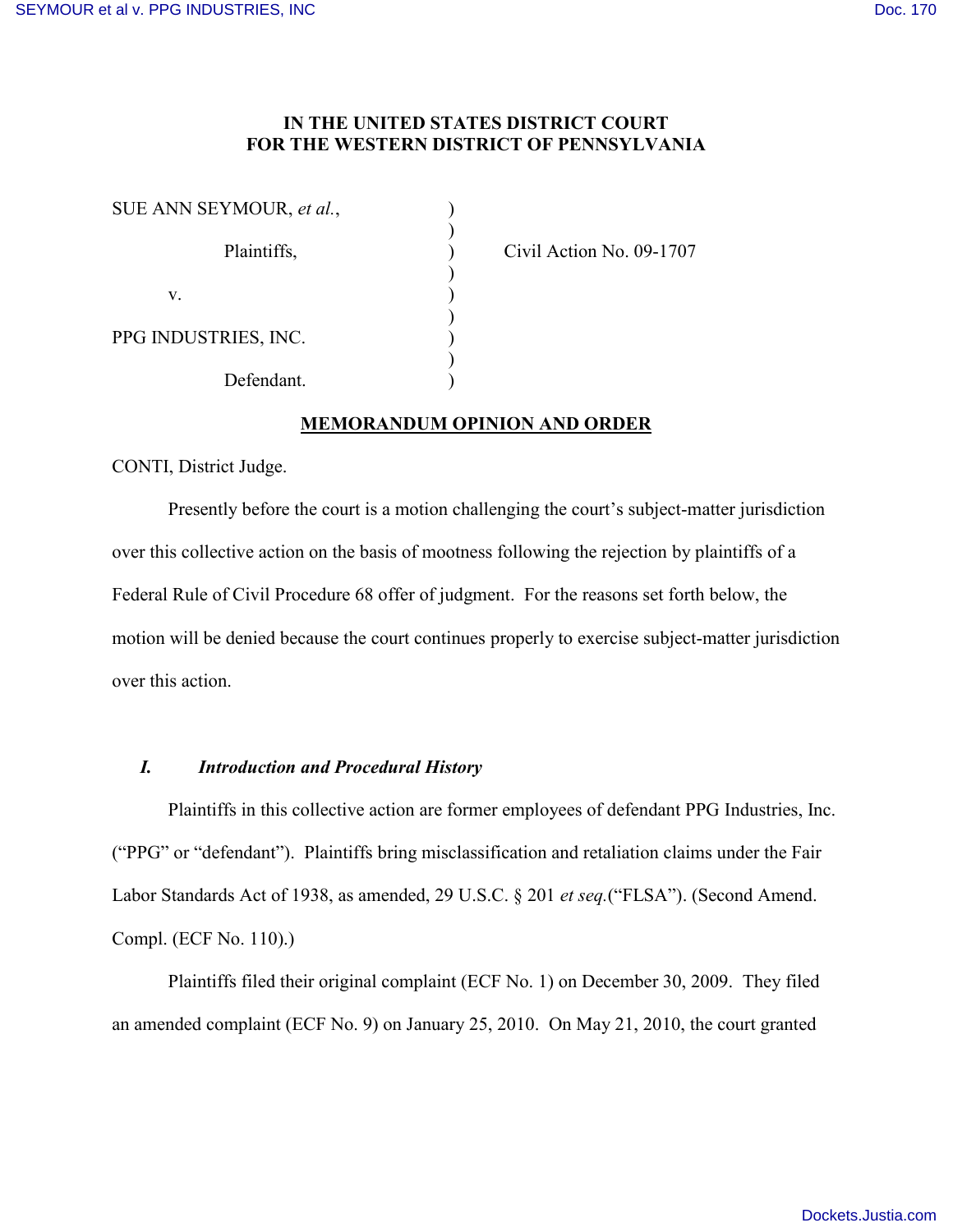plaintiffs' motion for conditional certification (ECF No. 32) of their collective action. Plaintiffs filed a second amended complaint (ECF No 110), with leave of the court, on June 7, 2011.

On March 21, 2012, with discovery due to be completed by May 11, 2012, PPG filed a motion to dismiss for lack of jurisdiction (ECF No. 139) with a supporting brief (ECF No. 140). In response, on April 4, 2012, plaintiffs filed a motion to strike the motion to dismiss, arguing that (a) since it relied on matters outside the pleadings, the court must treat it as a summary judgment motion, and (b) the filing of the motion violated the court's explicit instruction not to file motions for summary judgment until the close of fact discovery.

During a hearing on April 24, 2012 (addressing the motion to strike and an unrelated discovery dispute), the court denied plaintiffs' motion to strike, but extended plaintiffs' time to respond to PPG's motion to dismiss until twenty days after the end of discovery. The court noted that the motion need not be converted into a motion for summary judgment, as only Federal Rule of Civil Procedure 12(b)(6) motions to dismiss relying on factual matters not referenced in the allegations of the complaint must be so converted. Although defendant believed the motion to dismiss to be authorized by Federal Rule of Civil Procedure 12(b)(1), the court could not construe it as such because it was filed after PPG had already answered the complaint. As such, the court treated the motion as a suggestion under Federal Rule of Civil Procedure 12(h) that the court lacked jurisdiction.

At a status conference on May 24, 2012, the court extended the deadline for fact discovery to June 25, 2012. The court informed the parties that it would hear arguments on the defendant's suggestion that it lacked jurisdiction during the conference after the close of fact discovery, which the court scheduled for June 22, 2012. The court permitted the parties to file supplemental briefing. On June 7, 2012, defendant filed its supplemental brief (ECF No. 151).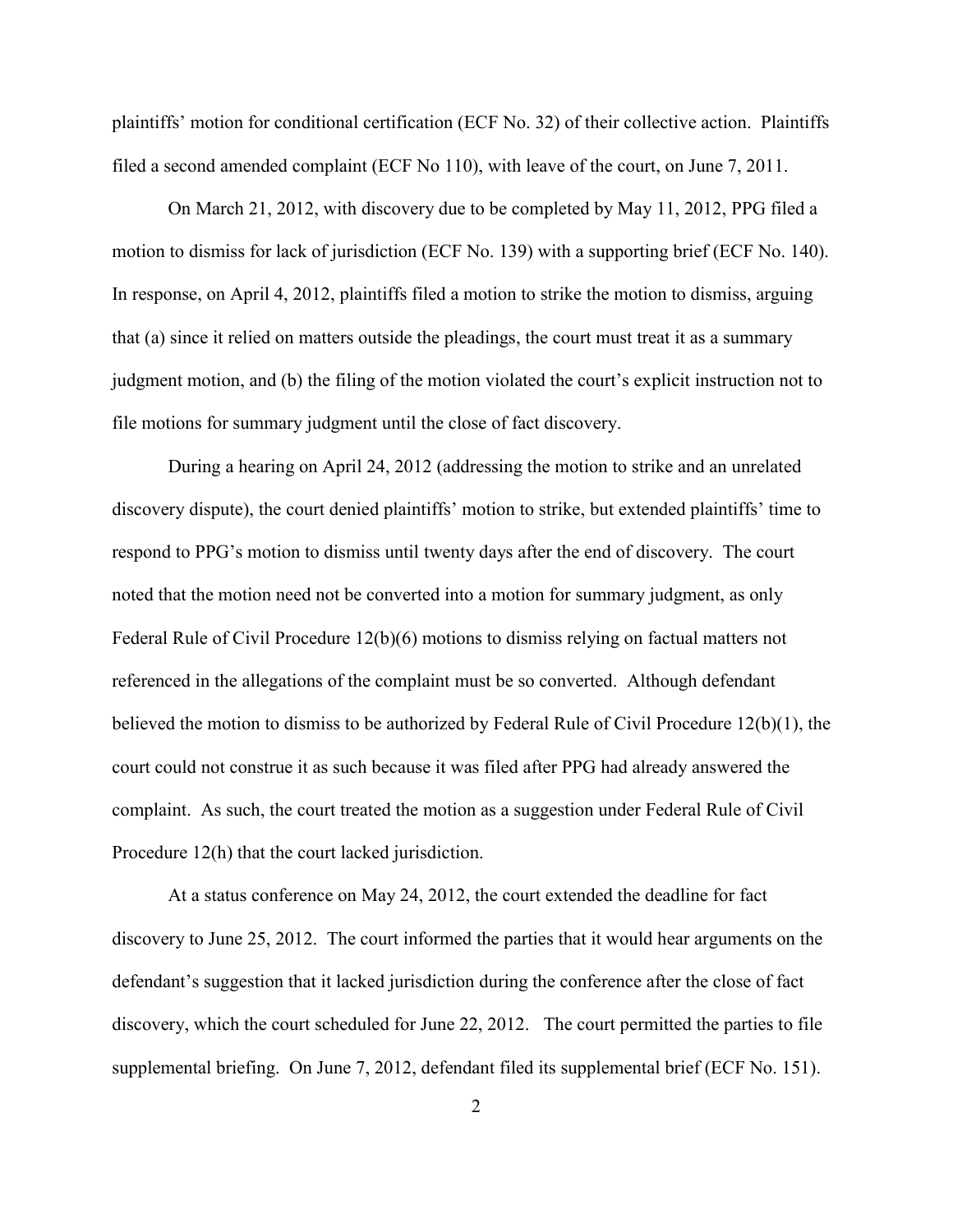On June 21, 2012 plaintiffs filed their brief in opposition (ECF No. 156) and an appendix thereto (ECF No. 157). On June 29, 2012, Defendant filed a reply brief (ECF No. 160).

The court held a hearing on the motion on July 9, 2012, at which it gave the parties its preliminary assessment, and indicated that this opinion and order would be forthcoming.

### *II.Factual Background*

#### *A. Plaintiffs' Employment as Territory Managers*

Plaintiffs are former employees of PPG. PPG is a Pennsylvania corporation with offices in Pittsburgh, Pennsylvania. PPG manufactures paints and stains under the trade names Olympic Paints and Olympic Stains. Olympic Paints and Olympic Stains are sold at Lowe's Home Center Stores ("Lowe's stores"). PPG employed plaintiffs as "territory managers" relating to the distribution and sale of Olympic products at Lowe's stores. As territory managers, plaintiffs were each assigned to multiple Lowe's stores. They were responsible for ensuring that Olympic products were properly stocked and displayed within the shelf space PPG negotiated with the Lowe's stores. They were also responsible for conducting event and brand marketing, productspecific training for Lowe's employees, and engaging in conversations and demonstrations with customers. PPG classified these employees as exempt from the overtime requirements of the FLSA. The complaint alleges that PPG required plaintiffs to clock in and out of the Lowe's stores, and required them to work forty hours per week "under the Lowe's roof." The complaint alleges they were not compensated for additional time, including travel time between stores, when they were allegedly carrying products between stores, and conducting PPG business using their cell phones. The complaint also contains allegations of retaliation against some, but not all, plaintiffs after they complained about their exempt classification.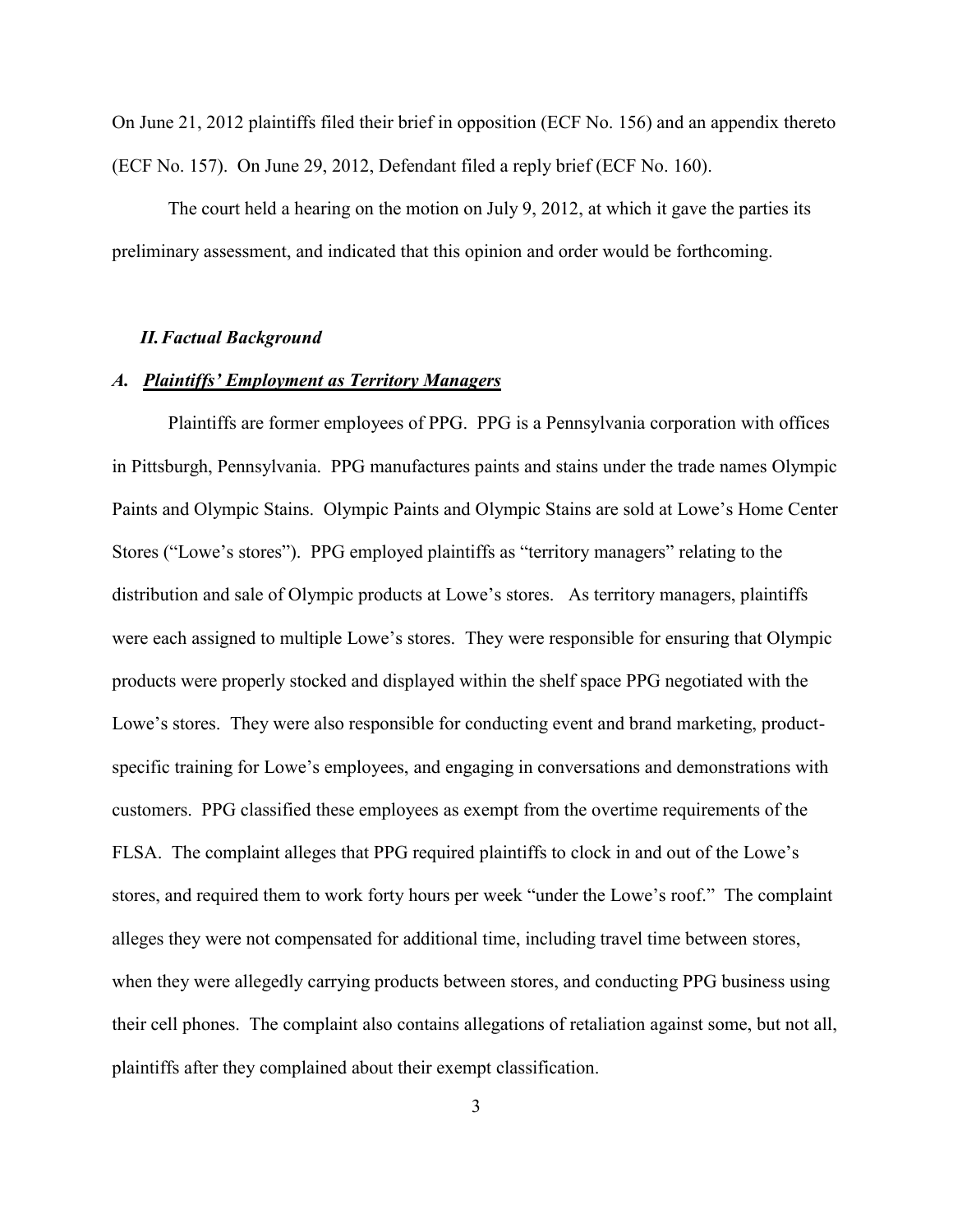Particularly relevant to this motion is the parties' understanding about whether the salary paid to plaintiffs was compensation only for their forty hours per week "under the Lowe's roof" or was compensation for all hours worked, regardless of location. As set forth below, the record evidence is mixed on this question.

Plaintiffs point out that many of PPG's own internal documents, which referenced plaintiffs' salary and rate-type ("ANNUAL") indicated that plaintiffs' "hrs/wk" or "standard conditions—working hrs/wk" were "40." (Pls.' Ex. 35.)

Many plaintiffs indicated in their depositions that their understanding at the time was that "anything over 40 hours you thought you were working for free." (See, e.g., Pls.' Ex. 39 (ECF No. 157-39) at 70.) For example, Geoff Hudson testified that "we were told upon my hiring, 'You will be working eight hours a day,' or the understanding was a 40-hour workweek." (Pls.' Ex. 41 (ECF No. 157-41) at 23.) Jamie Briggs was told that he was "being paid for my 40 hours in the store" and that "there was no compensation for" other time spent working outside the store. (Pls.' Ex. 39 (ECF No. 157-39) at 58-60.) More examples can be found in plaintiffs' brief and the accompanying appendix.

To the contrary, defendant points to the testimony of certain plaintiffs tending to show that they knew their weekly paycheck would not change regardless of how many hours they worked. (Def.'s Supp. Br. (ECF No. 151) at 3.) Defendant, for example, relies on the testimony of sample plaintiff Kelly Munsterman, who responded affirmatively when asked whether he understood that his compensation was for all hours worked, not just for the forty hours worked at a Lowe's store. (Id. at 5; Def.'s Ex. 8 (ECF No. 151-3) at 27.) Defendant points to contemporaneous emails sent by sample plaintiffs in which they complained that their average

4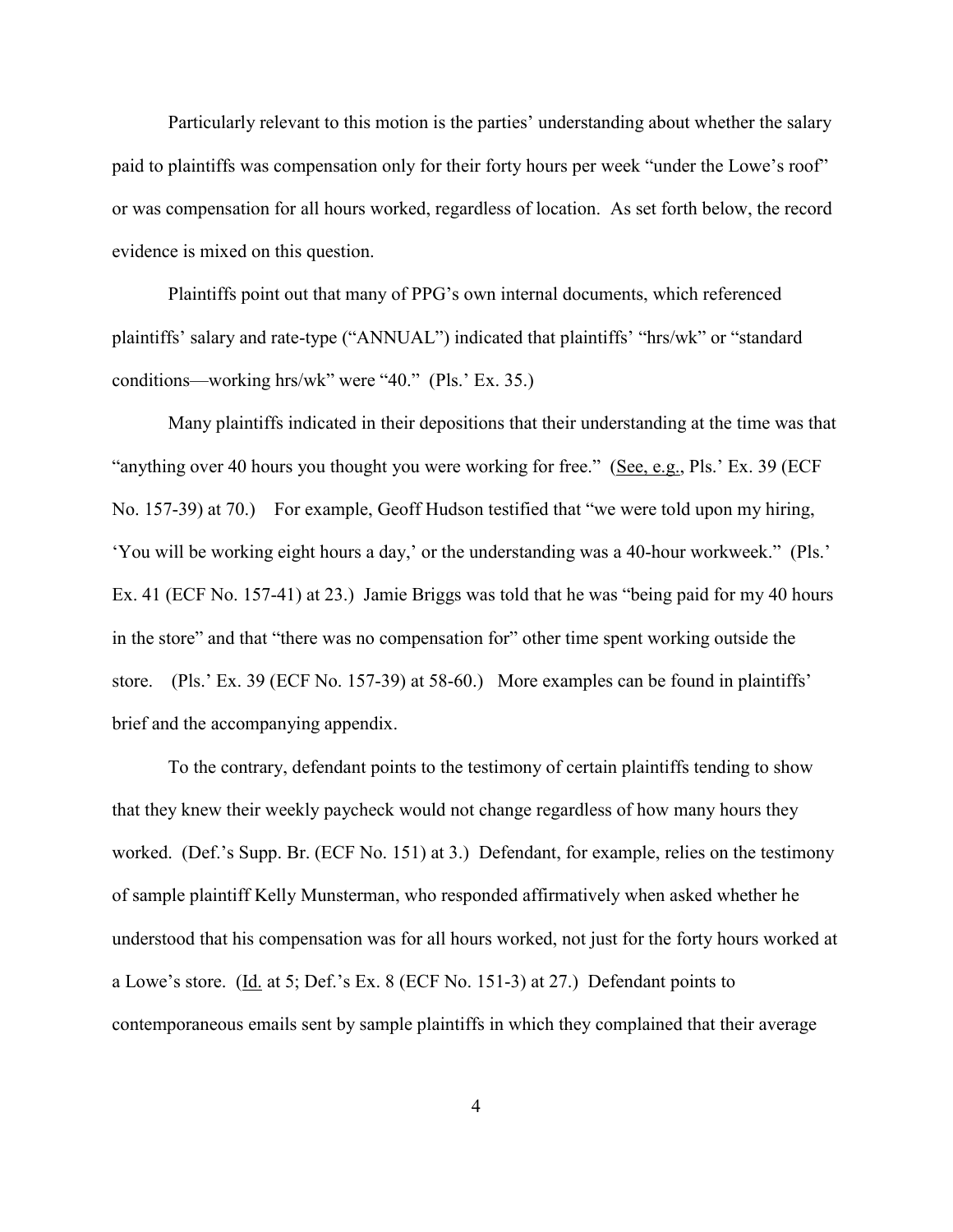hourly earnings were decreasing because they were being asked to work more hours outside the Lowe's stores. (Def.'s Supp. Br. (ECF NO. 151) at 8.)

### *B. The Parties' Damages Stipulation and the Offer of Judgment*

On December 20, 2011, counsel for both parties signed a stipulation indicating they had reached a compromise regarding the number of hours worked by each plaintiff during the time he or she had been classified as exempt, obviating the need for discovery or argument on the number of hours worked by each plaintiff. (ECF No. 140-3.) The parties also reached a compromise agreement about the statute of limitations applicable to this action. Attached to the stipulation is a chart, which indicates the greatest value of all plaintiffs' overtime claims (including liquidated damages) is \$352,649.46, assuming the half-time method of calculation is used, and incorporating the parties' agreement vis-à-vis the statute of limitations. (ECF No. 140- 3 at 6.) The chart indicates that the maximum value of the overtime claims using the time-and-ahalf method is \$1,305,658.04. (Id.)

On February 1, 2012, counsel for defendant tendered an offer of judgment with respect to plaintiffs' overtime claims (Count I) in the amount of \$353,179.73 (or approximately \$500 more than the stipulated half-time value of plaintiffs' claims). (ECF No. 140-2.) Pursuant to the explicit terms of the offer of judgment, and by virtue of Federal Rule of Civil Procedure 68, the offer was deemed to have been rejected when plaintiffs failed to respond within two weeks.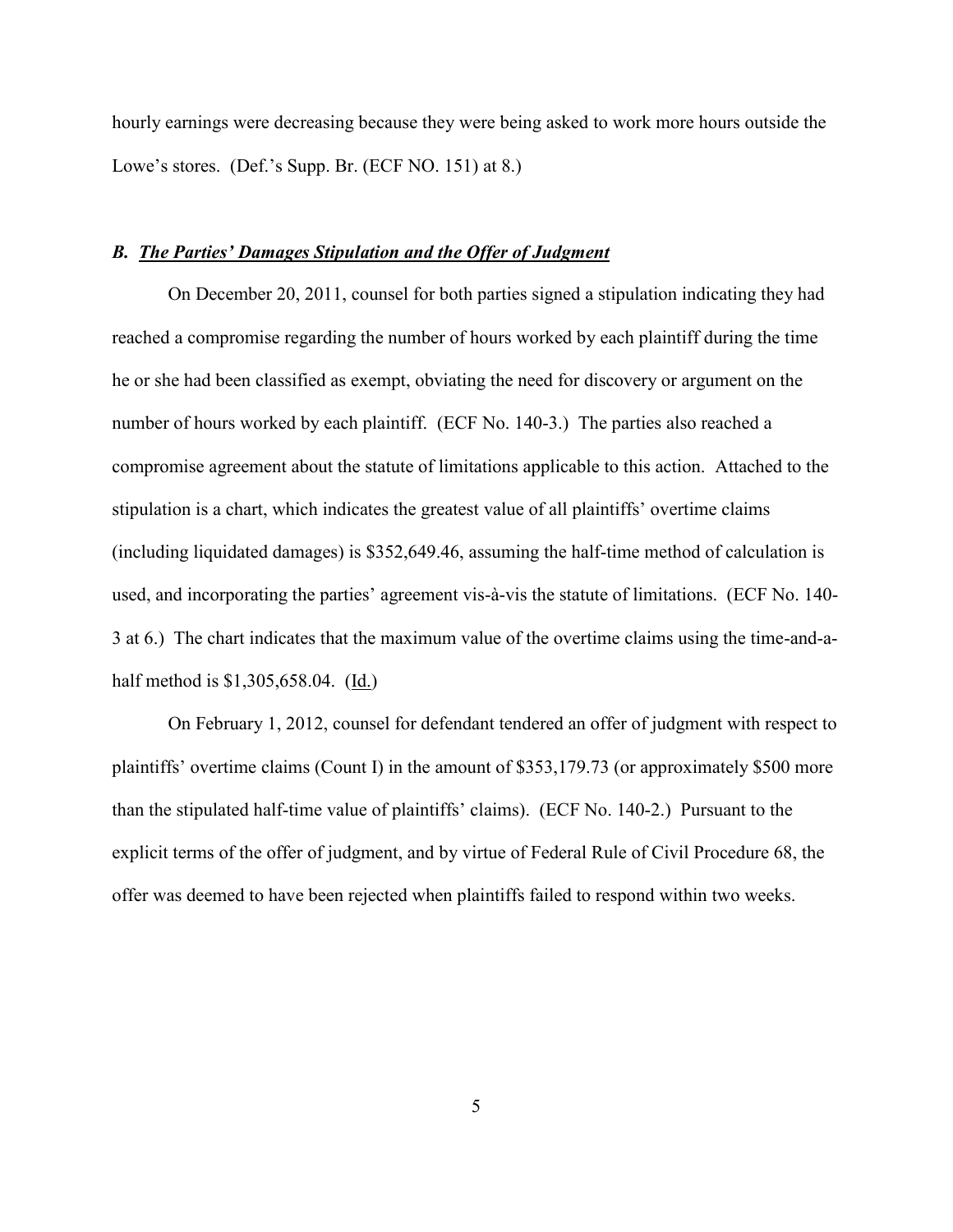### *III. Standard*

 $\overline{\phantom{a}}$ 

### *A. Federal Rule of Civil Procedure 12(h)(3)*

A rule 12(b)(1) motion must be filed before the filing of an answer. FED. R. CIV. P. 12(b) ("A motion asserting any of these defenses must be made before pleading if a responsive pleading is allowed."). An objection that a federal court lacks subject-matter jurisdiction, however, may be raised under Rule 12(h)(3) by a party, or by a court on its own initiative, at any stage in the litigation, even after trial and the entry of judgment. Arbaugh v. Y&H Corp., 546 U.S. 500, 506 (2006) (citing FED. R. CIV. P. 12(h)(3)). The Supreme Court instructed in Arbaugh that "in some instances, if subject-matter jurisdiction turns on contested facts, the trial judge may be authorized to review the evidence and resolve the dispute on her own." Id. at 514 (citing 5B CHARLES ALAN WRIGHT & ARTHUR R. MILLER, FEDERAL PRACTICE AND PROCEDURE § 1350 (3d ed. 2004)). The Court made clear that a dispute relating to the "satisfaction of an essential element of a claim for relief" is properly left for jury determination.<sup>1</sup> Id.

In evaluating a factual jurisdictional challenge, "no presumptive truthfulness attaches to plaintiff's allegations, and the existence of disputed material facts will not preclude the trial court from evaluating for itself the merits of jurisdictional claims." Mortenson v. First Fed. Sav. & Loan Ass'n, 549 F.2d 884, 891 (3d Cir. 1977). "The form of the inquiry is flexible, though . . . ." Id. at 891 n.16. In Mortenson, the Court of Appeals for the Third Circuit held in the context of the Sherman Act that it is "incumbent upon the trial judge to demand less in the way of jurisdictional proof than would be appropriate at a trial stage." Id. at 892. The court of appeals

 $<sup>1</sup>$  As noted in Arbaugh, distinguishing whether a statutory limitation is jurisdictional or reaches the merits is often</sup> difficult. Arbaugh, 546 U.S. at 515-16. The Court instructed that threshold limitations in statutory language should be construed as jurisdictional provisions only when accompanied by a clear statement of legislative intent that those provisions be construed as such. Id.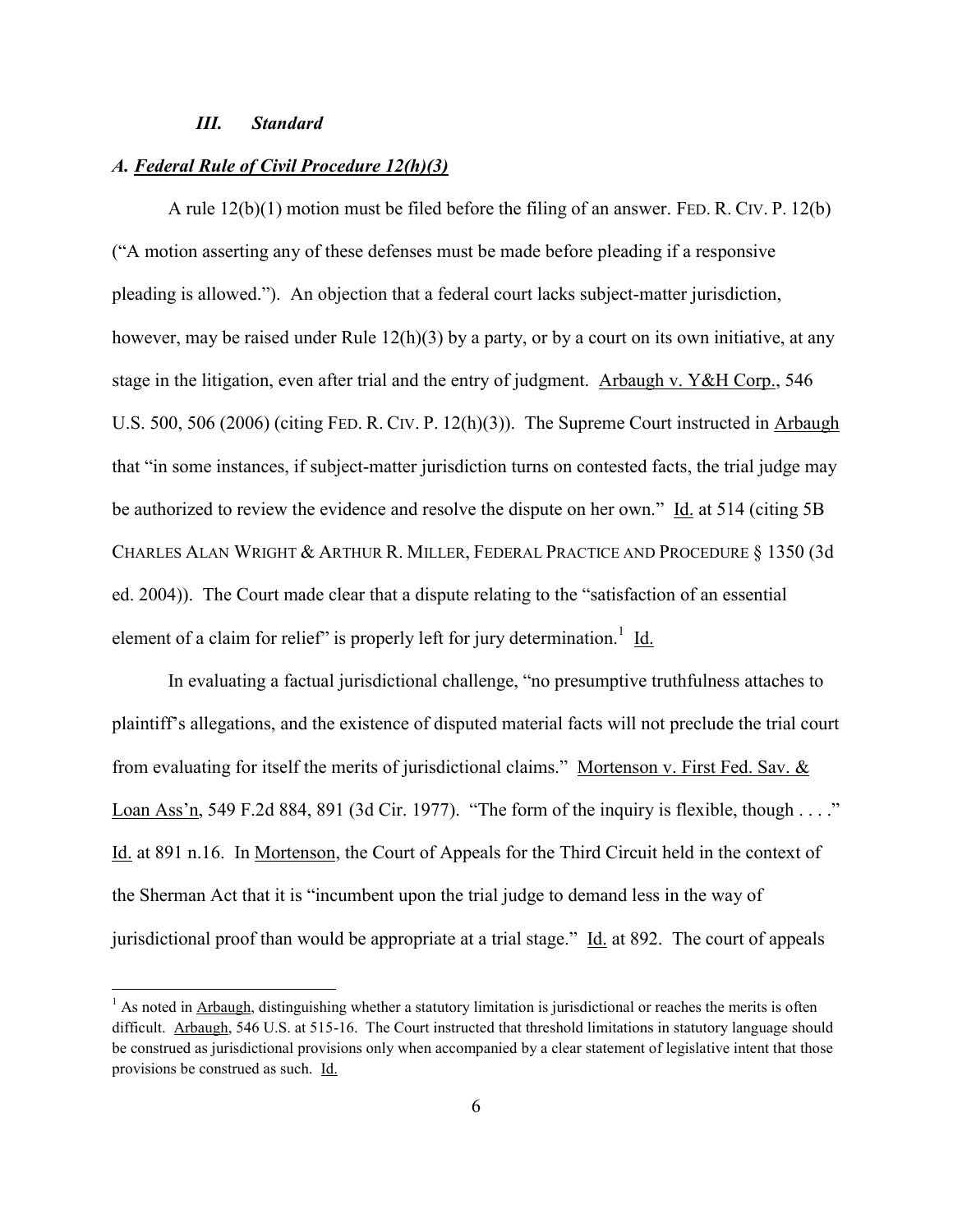recently clarified that this holding applies when the court is "faced with a jurisdictional issue that is intertwined with the merits of a claim." CNA v. United States, 535 F.3d 132, 144 (3d Cir. 2008). The court may consider affidavits, depositions and testimony to resolve factual issues bearing on jurisdiction. See Gotha v. United States, 115 F.3d 176, 179 (3d Cir. 1997).

## *B. Mootness*

Federal courts will not hear moot cases because the constitution limits the courts' jurisdiction to "cases or controversies." See Lewis v. Continental Bank Corp., 494 U.S. 472 (1990). "[B]ecause mootness addresses whether a party, who once had standing, retains standing at some later time in the lawsuit, 'the threshold for satisfying the prohibition against mootness is somewhat lower than that for standing.'" Pa. Food Merchants Ass'n v. Houstoun, 999 F. Supp. 611, 617 (M.D. Pa. 1998) (quoting Artway v. Attorney Gen., 81 F.3d 1235, 1246 (3d Cir. 1996)). The burden of demonstrating mootness "is a heavy one." Los Angeles Cnty. v. Davis, 440 U.S. 625, 631 (1979). Although the initial burden of establishing the trial court's jurisdiction rests on the party invoking that jurisdiction, once the burden has been met, the court may presume jurisdiction exists. Cardinal Chem. Co. v. Morton Intern., Inc., 508 U.S. 83, 98 (1993). The party suggesting a controversy has become moot "bears the burden of coming forward with the subsequent events that have produced that alleged result." Id. If a party comes forward with evidence of mootness, the party asserting jurisdiction bears the burden of showing by a preponderance of the evidence that the case is properly before the court. See McCann v. Newman Irrevocable Trust, 458 F.3d 281, 286 (3d Cir. 2006); see also Symczyk v. Genesis Healthcare Corp., 656 F.3d 189, 191 n.4 (3d Cir. 2011) ("When subject matter jurisdiction is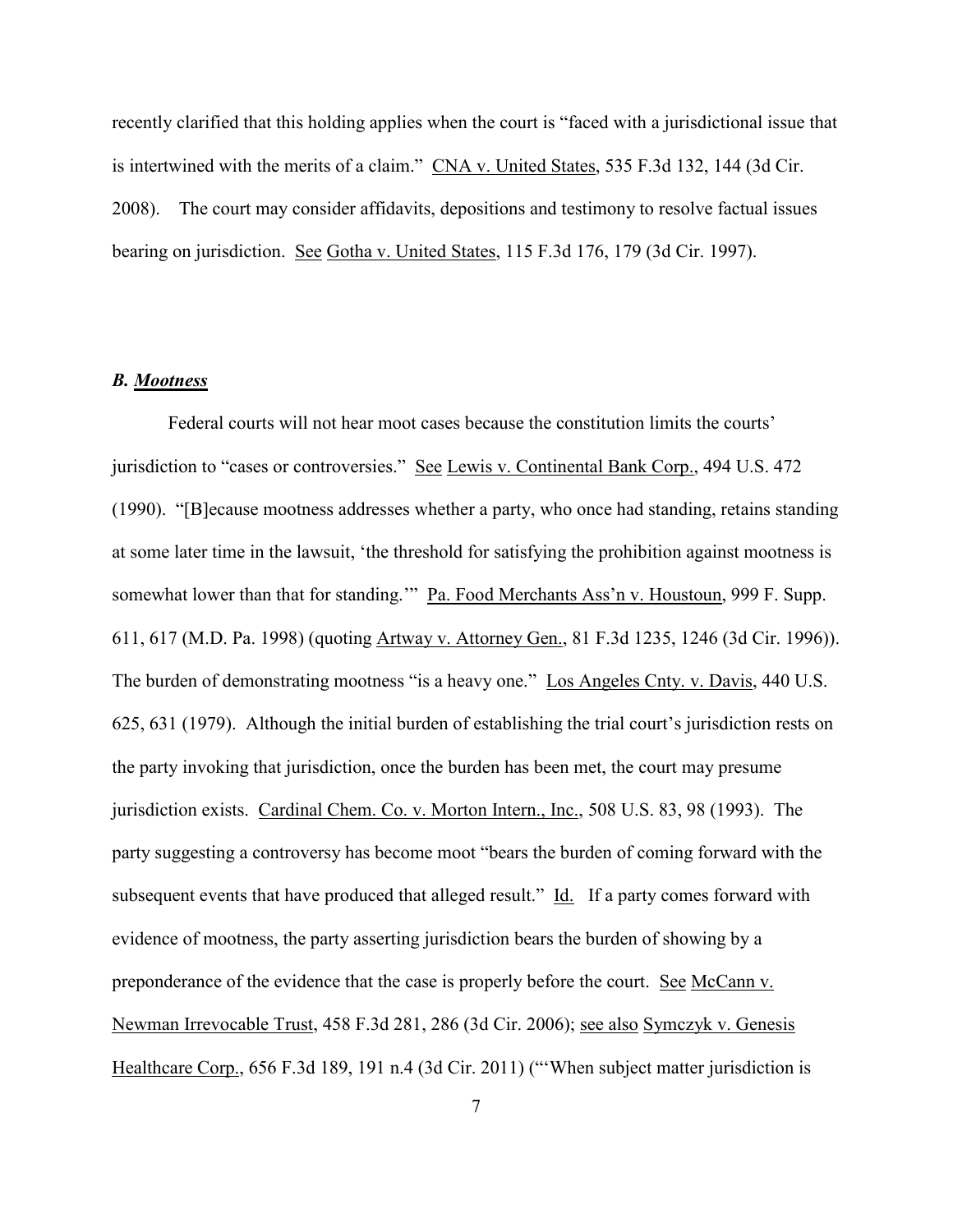challenged under Rule 12(b)(1), the plaintiff must bear the burden of persuasion.'" (quoting Kehr

Packages, Inc. v. Fidelcor, Inc., 926 F.2d 1406 (3d Cir. 1991))), *cert. granted*, 80 U.S.L.W. 3512

(U.S. June 25, 2012) (No. 11-1059).

## *C. Federal Rule of Civil Procedure 68*

Federal Rule of Civil Procedure 68 provides:

(a) Making an Offer; Judgment on an Accepted Offer. At least 14 days before the date set for trial, a party defending against a claim may serve on an opposing party an offer to allow judgment on specified terms, with the costs then accrued. If, within 14 days after being served, the opposing party serves written notice accepting the offer, either party may then file the offer and notice of acceptance, plus proof of service. The clerk must then enter judgment.

(b) Unaccepted Offer. An unaccepted offer is considered withdrawn, but it does not preclude a later offer. Evidence of an unaccepted offer is not admissible except in a proceeding to determine costs.

(c) Offer After Liability is Determined. When one party's liability to another has been determined but the extent of liability remains to be determined by further proceedings, the party held liable may make an offer of judgment. It must be served within a reasonable time—but at least 14 days—before the date set for a hearing to determine the extent of liability.

(d) Paying Costs After an Unaccepted Offer. If the judgment that the offeree finally obtains is not more favorable than the unaccepted offer, the offeree must pay the costs incurred after the offer was made.

FED. R. CIV. P. 68. By requiring a plaintiff who ultimately obtains a less favorable judgment to

pay the litigation costs incurred after he or she rejects a more favorable offer of judgment, the

"plain purpose" of Rule 68 "is to encourage settlement and avoid litigation." Marek v. Chesny,

473 U.S. 1, 5 (1985).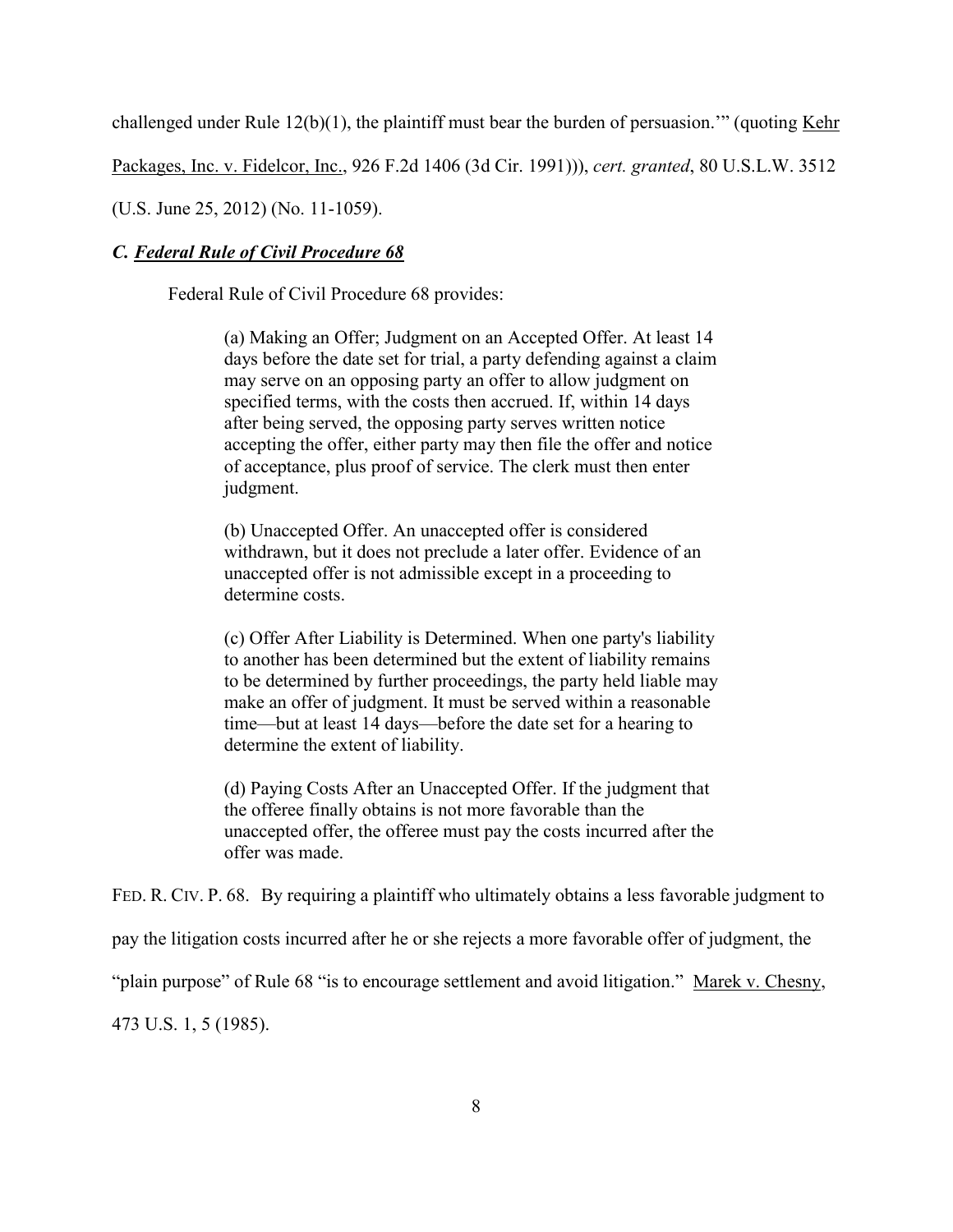### *D. Rule 68 and Mootness*

A Rule 68 offer of complete relief moots the plaintiff's claim, "as at that point the plaintiff retains no personal interest in the outcome of the litigation." Weiss v. Regal Collections, 385 F.3d 337, 340 (3d Cir. 2004) (citing Rand v. Monsanto Co., 926 F.3d 596, 598 (7th Cir. 1991) ("Once the defendant offers to satisfy the plaintiff's entire demand, there is no dispute over which to litigate and a plaintiff who refuses to acknowledge this loses outright, under Fed. R. Civ. P. 12(b)(1), because he has no remaining stake.")). "[W]hether or not the plaintiff accepts the offer, no justiciable controversy remains when a defendant tenders an offer of judgment under Rule 68 encompassing all the relief a plaintiff could *potentially* recover at trial." Symczyk, 656 F.3d at 195 (emphasis added).

As explained below, the specific standard by which a court should determine whether a Rule 68 offer has mooted the controversy is not well established. Courts in different jurisdictions have taken a variety of approaches, both with respect to the mechanics by which the court should determine whether the offer is greater than the value of the case (i.e., whether or not the court should conduct any fact finding), and also with respect to the implications of a Rule 68 offer which moots the case (i.e., whether judgment should be entered in favor of the plaintiff, or whether the defendant wins outright).

There is a split of authority whether an offer of judgment which moots a case should result in the entry of judgment for the plaintiff in the amount of the Rule 68 offer, or result in the plaintiff losing outright. Compare, e.g., Rand, 926 F.2d at 598 (holding that a plaintiff loses outright when he or she refuses to honor the defendant's offer to satisfy the plaintiff's entire demand), with Ambalu v. Rosenblatt, 194 F.R.D. 451, 453 (E.D.N.Y. 2000) (entering judgment in favor of the plaintiff according to the terms of the defendant's Rule 68 offer). Here, because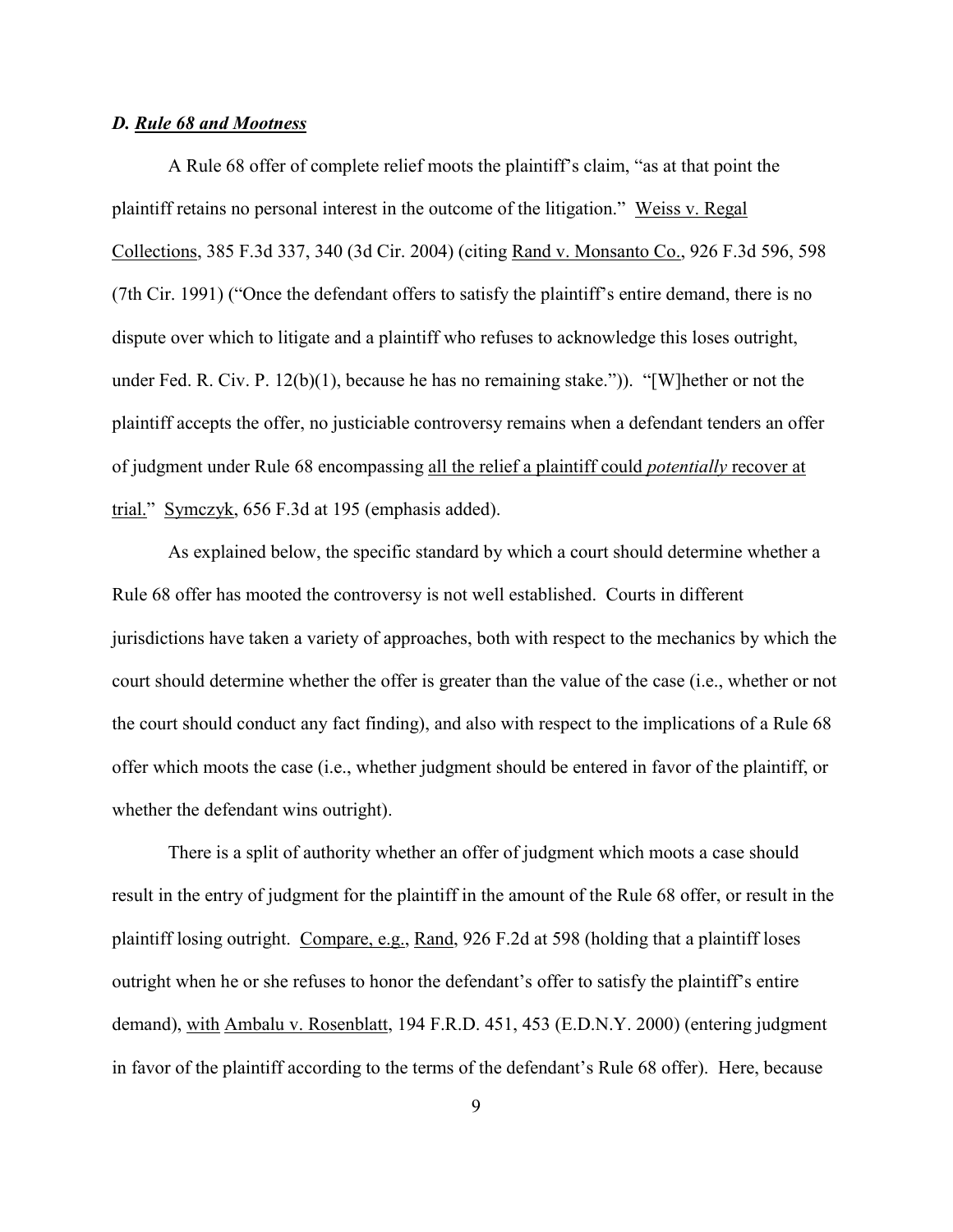the court concludes the case is not moot, this court need not determine which of these approaches would be applicable. The Court of Appeals for the Third Circuit, in Weiss, cited Rand for the proposition that a plaintiff whose claim has been mooted by a rejected offer of judgment loses outright. Weiss, 385 F.3d at 340. The court of appeals did not itself, however, reach the issue the appropriate resolution once a plaintiff's claim has been mooted by an offer of judgment which he rejected—since the court ultimately concluded the putative class claims in that case had not been mooted. Id.

Courts have taken different approaches when it is unclear whether the amount offered is greater than the amount to which the plaintiff may be entitled (or which may be recoverable at trial). For example, in Geer v. Challenge Financial Investors Corp., the court found itself unable to determine on the record before it whether the amount offered constituted full judgment, and considered this one reason (among others) not to dismiss the complaint. No. 05-1109, 2006 WL 704933, at \*3 (D. Kan. Mar. 14, 2006); accord Sibersky v. Borah, Goldstein, Altshuler & Schwartz, P.C., 242 F. Supp. 2d 273, 277-78 (S.D.N.Y. 2002) (refusing outright to dismiss a case as moot where the plaintiff may be entitled to recover actual damages in excess of the offer of judgment, without weighing the evidence, because "[t]he Court cannot decide on this motion that there are no such damages"). To the contrary, in Askins v. Zachry Industrial, Inc., another case involving a dispute about the monetary value of the plaintiffs' claims, the district court accepted the report and recommendation of the magistrate judge, who concluded that the court lacked jurisdiction because the plaintiffs had failed to present sufficient evidence which could rebut the defendants' assertions, supported by affidavits, that the Rule 68 offer satisfied the full amount of the plaintiffs' demand. No. 09-CV-2202, 2010 WL 780329, at \*3 (C.D. Ill. Mar. 3, 2010). In Askins, the court weighed the evidence before it, and concluded that the offer exceeded the value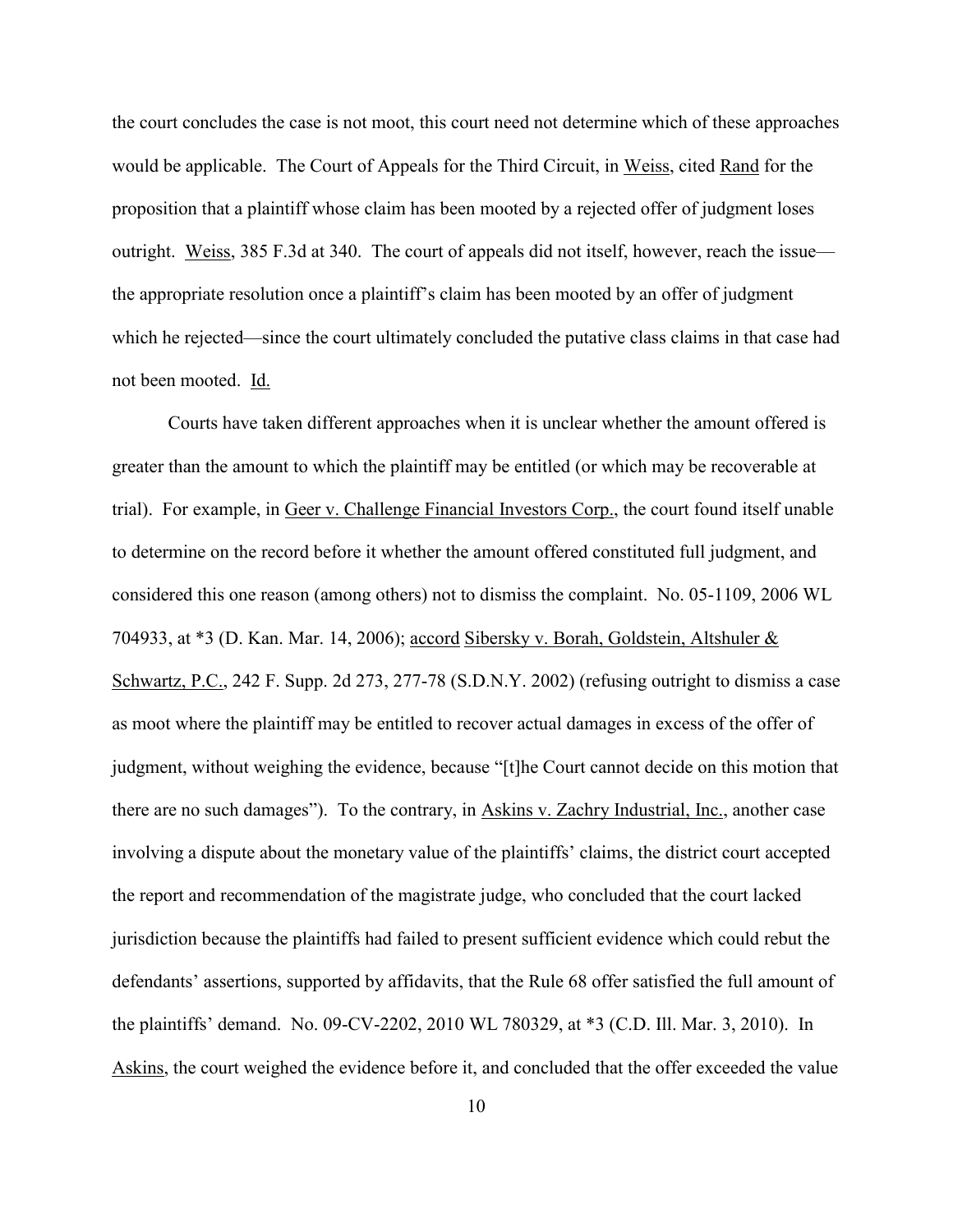of the claims, relying in large part on the allocation of the burden of proof in jurisdictional matters. Id.; see Warren v. Sessoms & Rogers, P.A., 676 F.3d 365, 371 (4th Cir. 2012) (declining to weigh the evidence and determine whether the value of the plaintiff's actual damages exceeded the value of the offer of judgment only because (a) the trial court had failed to conduct any jurisdictional fact finding and (b) the court of appeals was not empowered to make factual findings in the first instance).

When a plaintiff makes a specific demand in the complaint for damages, or otherwise specifies the value of his or her claims, an offer of judgment in excess of that value will be held to moot the case. Warren, 676 F.3d at 372. Such specification may come in the form of an admission or as a response to a discovery request. Id. In this case, the plaintiffs' specification of the multiple different values of their claims (based upon the resolution of numerous variables) in their stipulation with PPG will be considered binding.

The Askins and Geer decisions (and the other apparently contradictory decisions cited above) may be reconcilable after considering which decisions reflect the impact of the burden of production (or the burden of moving forward) in situations like the one presently before the court which must be placed on the defendant, and which decisions address the plaintiff's ultimate retention of the burden of persuading the court that it has jurisdiction over his or her claims. See Cardinal Chem., 508 U.S. at 98 (holding that the court may presume it has jurisdiction over a case once the plaintiff's initial burden of establishing jurisdiction has been satisfied); Cappuccio v. Prime Capital Funding LLC, 649 F.3d 180, 189-90 (3d Cir. 2011) (holding that a presumption in a civil case is "burst" upon the introduction of a "minimal" "quantum of evidence," leaving behind only the evidence and inferences to be judged according to the appropriate allocation of the burden of persuasion); McCann, 458 F.3d at 286 ("a presumption in a civil case imposes the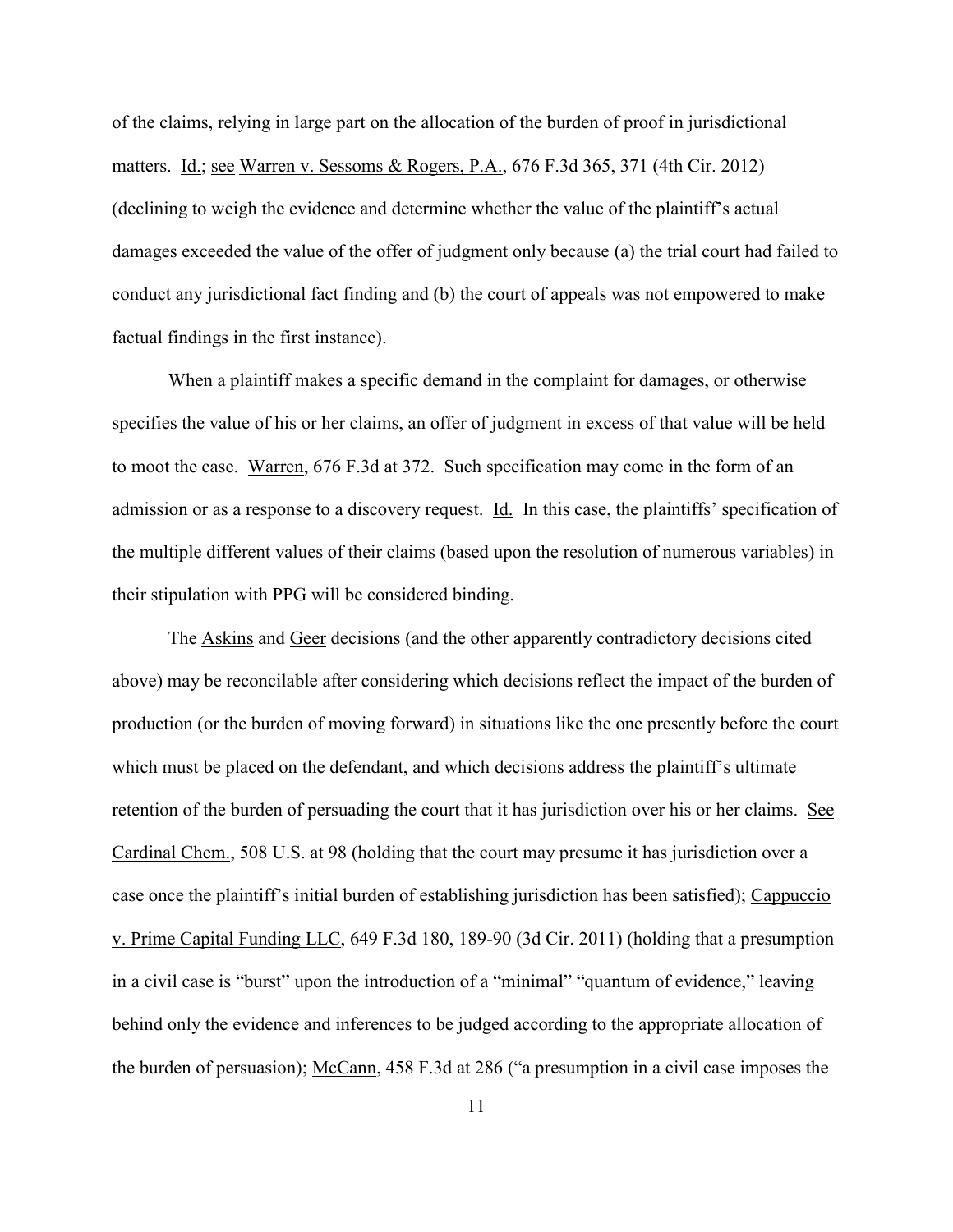burden of production on the party against whom it is directed, but does not shift the burden of persuasion"). A reasonable interpretation of the decisions refusing to weigh the evidence is that the courts in those cases concluded that the defendant had not met his or her initial burden of production to move forward with the jurisdictional dispute.

Upon review and analysis of the decisions cited above, the court determines that this case should be dismissed if PPG satisfies its initial burden of producing minimal evidence tending to show that the case is moot and plaintiffs fail to prove by a preponderance of the evidence that they could *potentially*, see Symczyk, 656 F.3d at 195, recover greater relief at trial than the amount set forth in PPG's Rule 68 offer. Although not the same as the summary judgment standard because (a) the court is permitted to weigh the evidence and resolve disputed material facts where possible and (b) the court places the burden of proof on the nonmoving party, this standard is functionally similar to the "no reasonable jury" standard because the court should not dismiss the case unless plaintiffs fail to introduce even a minimal quantum of evidence tending to show a reasonable jury could award damages greater than the offer of judgment. Likewise, the standard—in some ways—is similar to the legal certainty standard applied to the amount in controversy requirement in diversity cases. Golden ex rel. Golden v. Golden, 382 F.3d 348, 354- 55 (3d Cir. 2004) overruled in part on other grounds by Marshall v. Marshall, 547 U.S. 293, 310- 11 (2006). The primary difference is that a jurisdictional challenge to the amount in controversy is a facial challenge as opposed to a factual challenge to the court's jurisdiction, and the court in that situation is not required to review the facts beyond assessing the allegations in the complaint. Id.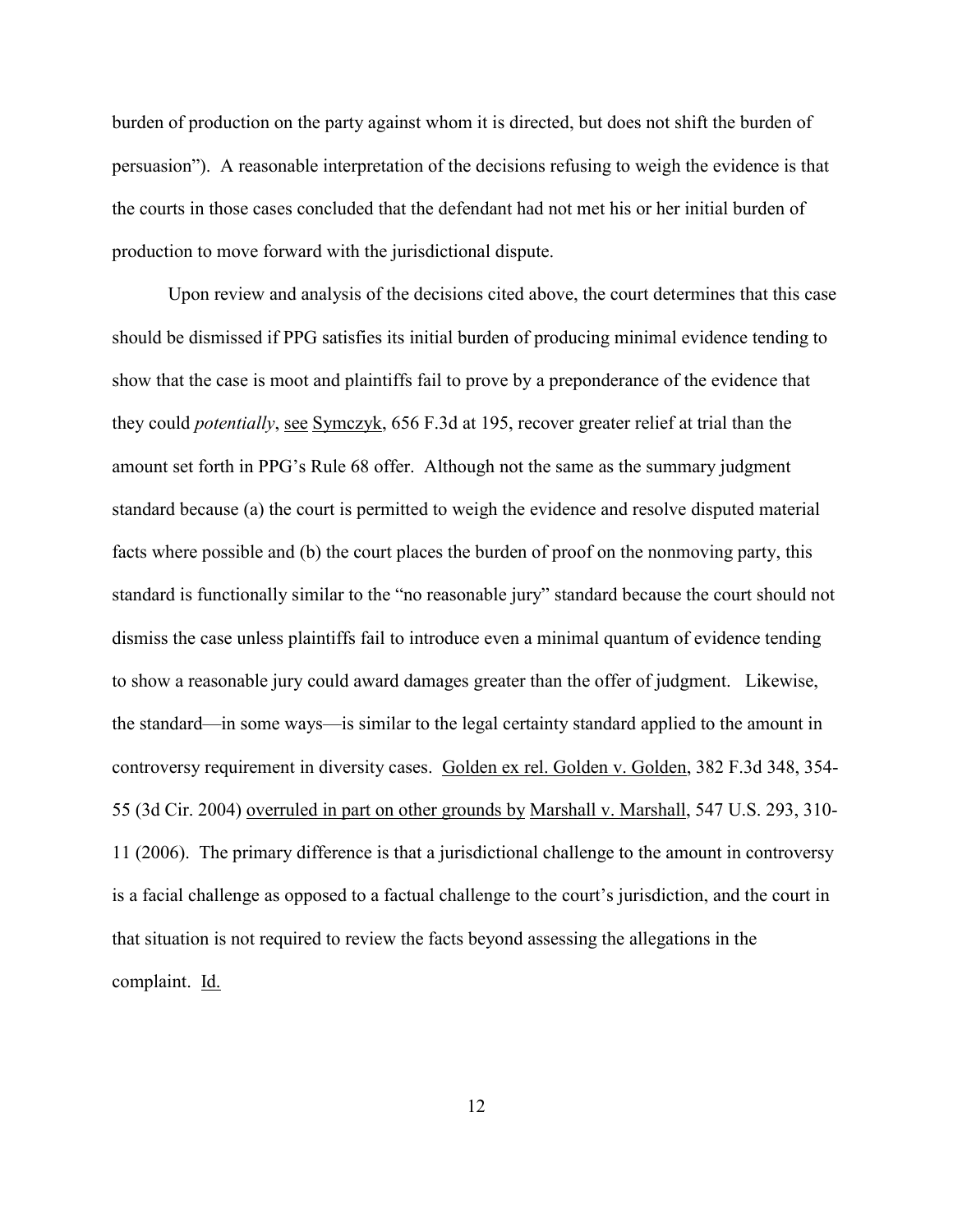## *IV. Discussion*

The parties stipulated to two different maximum values of plaintiffs' overtime claims. The resolution of which maximum value is the actual maximum value of the case turns on whether the half-time method or the time-and-a-half method of damages calculations should be utilized in this case. Following the damages stipulation, PPG presented a Rule 68 offer to plaintiffs for an amount which is greater than any possible recovery under the half-time method according to the calculations in the stipulation, but is significantly lower than the maximum value under the time-and-a-half method. PPG moved the court to dismiss the case, arguing that the half-time method applies as a matter of law, and that the case is moot since the offer of judgment exceeded the maximum value of the case as stipulated by the parties. Plaintiffs present two arguments why the court should not dismiss the case. Plaintiffs argue that: (1) PPG is collaterally estopped from asserting that the half-time damages method applies because a state court in Washington recently ruled otherwise in a separate case filed by a territory manager of PPG under Washington's statutory equivalent to the FLSA; and (2) the half-time damages method does not apply to this case. This memorandum opinion will address each argument raised by plaintiffs in order.

### *A. Issue Preclusion (or Collateral Estoppel)*

 $\overline{a}$ 

Plaintiffs' first argument is that a court order from a related case in Washington, Fiore v. PPG Industries, Inc., 279 P.3d 972 (Wash. Ct. App. 2012), $^2$  collaterally estops PPG from asserting the half-time method should apply to this case. In Fiore, the Court of Appeals of

<sup>&</sup>lt;sup>2</sup> At the time PPG filed the motion to dismiss at issue in this opinion, the Court of Appeals of Washington had not yet issued its opinion affirming the relevant aspect of the trial court's decision.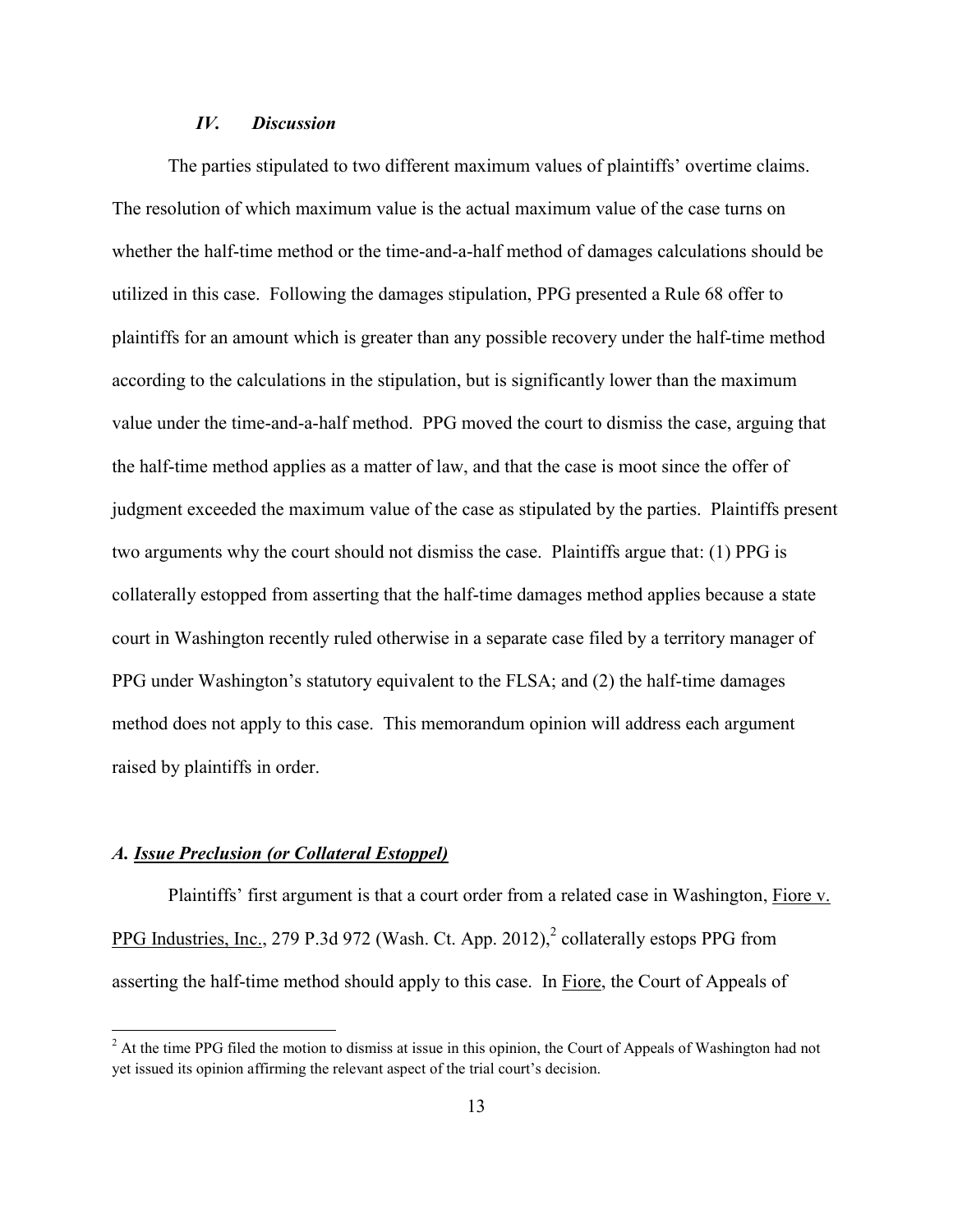Washington affirmed in part a trial court's entry of summary judgment in favor of a territory manager employed by PPG who filed a lawsuit against PPG under the Washington Minimum Wage Act, WASH. REV. CODE § 49.46.005 *et seq.* ("MWA"), for unpaid overtime. Fiore, 279 P.3d at 976. The court of appeals held that the trial court did not err by applying the time-and-ahalf method. Id. at 983-84. Among other authorities, the court relied on state administrative policy statements which militated for application of the time-and-a-half method in the absence of evidence that the employer established a specific number of hours for which a salary was intended to compensate an employee. Id. at 983-84 & n.11.

Under the doctrine of issue preclusion,<sup>3</sup> a determination on an issue necessary to support the judgment of a court with competent jurisdiction is conclusive in subsequent suits involving a party to the initial suit or one in privity with a party thereto. Del. River Port Auth. v. Fraternal Order of Police, 290 F.3d 567, 572 (3d Cir. 2002) ("Stated broadly, issue preclusion prevents relitigation of the same issues in a later case."). Where the Full Faith and Credit Clause of the United States Constitution, U.S. CONST. art. IV, § 1, requires *state* courts to afford preclusive effect to one another's judgments, Choi v. Kim, 50 F.3d 244, 248 n.8 (3d Cir. 1995), the Full Faith and Credit Act, 28 U.S.C. § 1738, requires *federal* courts give state court decisions "the same preclusive effect they would be given in the courts of the rendering state," Del. River Port Auth, 290 F.3d at 573. Under the Full Faith and Credit Act in order to determine the preclusive effect of the Washington state court decision, this court must look to the law of Washington. See id.

 $\overline{\phantom{a}}$ 

 $3$  Courts generally now use the term "res judicata" to describe the category of rules previously known as "merger," "bar," "collateral estoppel," and "direct estoppel." Taylor v. Sturgell, 553 U.S. 880, 892 n.5 (2008). "Res judicata" in the modern lexicon has two constituents, "claim preclusion" and "issue preclusion." Id. at  $892 \& n.5$ . In this memorandum opinion and order, "collateral estoppel" and "issue preclusion" will be interchangeably used.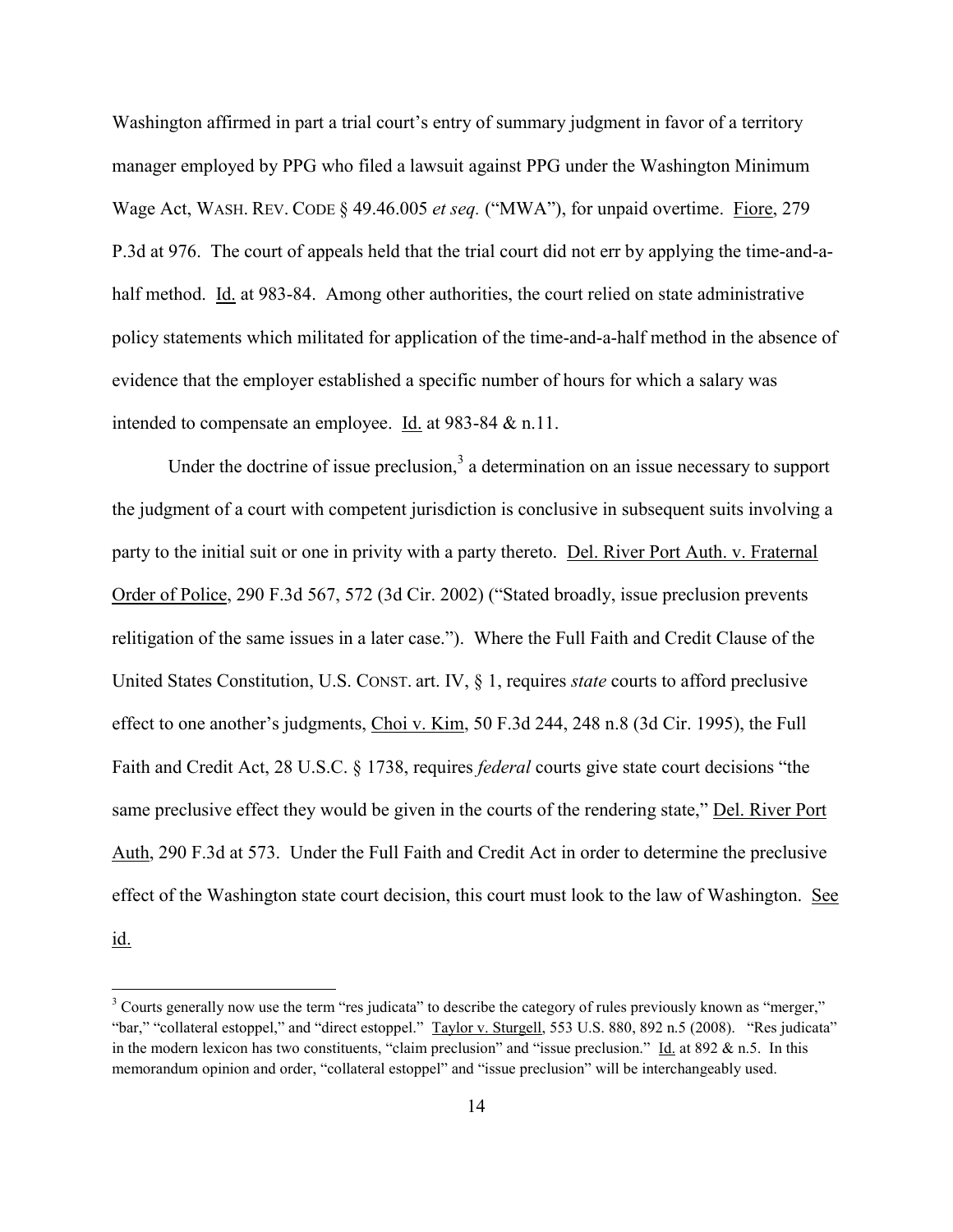PPG first argues the legal issues presented in this case are distinct from those in Fiore. Specifically, PPG notes that the decision in Fiore did not involve the application of the FLSA; rather, that court applied the MWA, Washington's analogous law. Second, PPG argues in the alternative that (a) the Fiore decision involved a pure legal conclusion that the half-time method could not be used in that case, and (b) legal conclusions are not entitled to issue preclusive effect. Finally, PPG argues that Washington courts have not endorsed the use of non-mutual offensive collateral estoppel.<sup>4</sup> These arguments will be addressed in order from last to first.

With respect to PPG's third argument, notwithstanding PPG's assertion to the contrary, Washington courts have endorsed the use of non-mutual offensive collateral estoppel. See Hadley v. Maxwell, 27 P.3d 600, 602 (Wash. 2001). In Hadley, the Supreme Court of Washington decided a case which "involve<sup>[d]</sup> offensive collateral estoppel, where 'a plaintiff . . . seek[s] to estop a defendant from relitigating the issues which the defendant previously litigated and lost against another plaintiff." Id. (quoting Parklane Hosiery Co. v. Shore, 439 U.S. 322, 329 (1979)). The court decided that application of collateral estoppel requires:

> (1) identical issues; (2) a final judgment on the merits; (3) the party against whom the plea is asserted must have been a party to or in privity with a party to the prior adjudication; and (4) application of the doctrine must not work an injustice on the party against whom the doctrine is to be applied.

Id. (quoting Southcenter Join Venture v. Nat'l Democratic Policy Comm., 780 P.2d 1282 (Wash. 1989)). Ultimately, in Hadley, the court held that issue preclusion was inappropriate under the facts of that case, where the earlier proceeding only involved the risk of being subject to a

 $\overline{\phantom{a}}$ 

<sup>&</sup>lt;sup>4</sup> Under the doctrine of non-mutual issue preclusion, the preclusive effect of a judgment is not limited to subsequent suits between the same parties to the original suit; rather, a litigant may be precluded "from advancing a position that he or she has presented and lost in a prior proceeding against a different adversary." Peloro v. United States, 488 F.3d 163, 174-75 (3d Cir. 2007).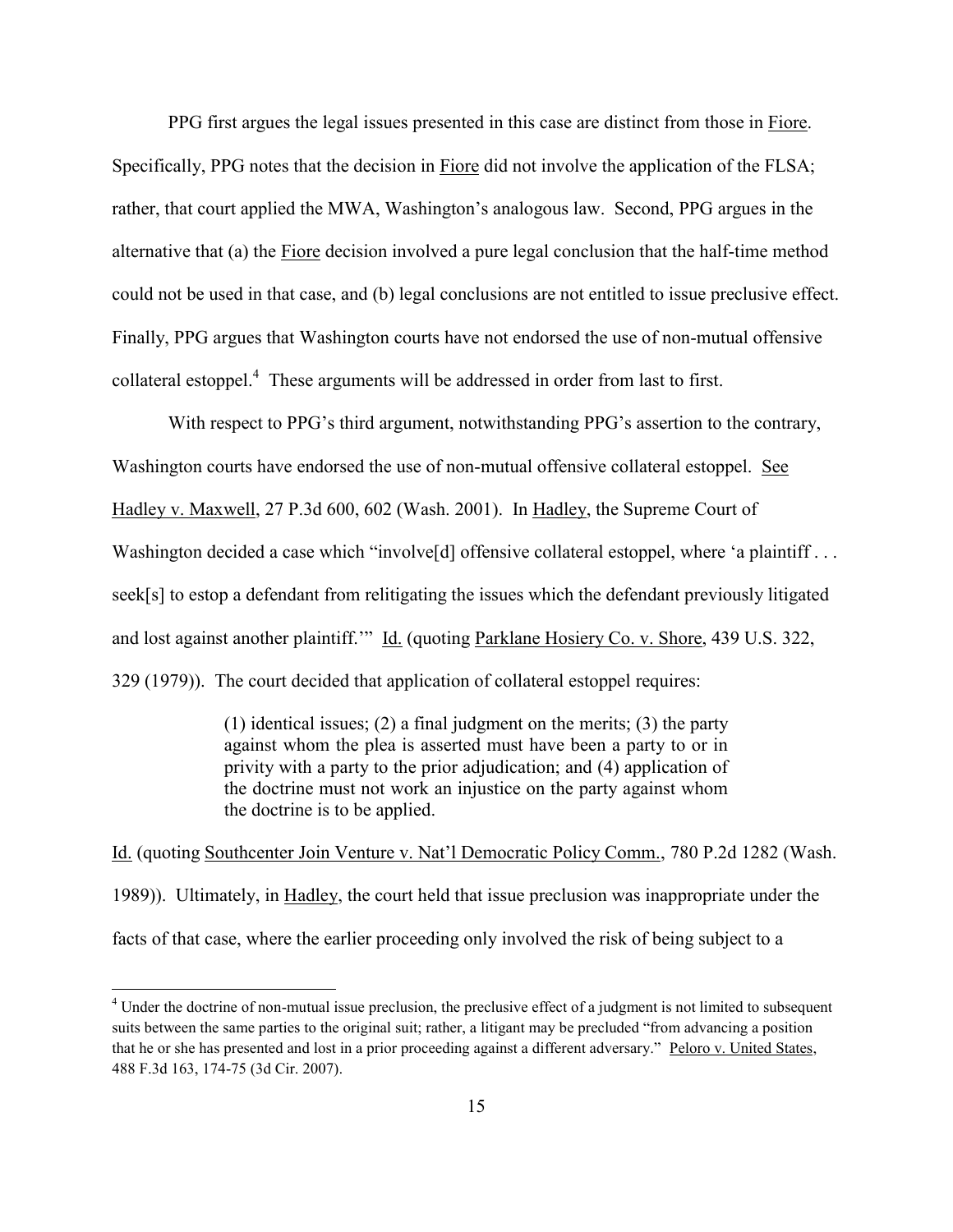nominal fine, because the stakes were too low to provide a sufficient incentive to litigate fully the issue. Id.

With respect to PPG's second argument, it is not clear whether Washington courts endorse the use of issue preclusion on questions of law. It may be possible in certain circumstances. See Franklin v. Klundt, 746 P.2d 1228, 1230-31 (Wash. Ct. App. 1987) (noting that collateral estoppel operates without regard to whether the first determination of a particular issue was correct, "and can apply to preclude relitigation of both issues of law and issues of fact," but indicating there is potentially an exception for "'unmixed questions of law' arising in successive actions involving substantially unrelated claims").

Notwithstanding the Franklin decision, there is some authority within the decisions of the Supreme Court of Washington suggesting the doctrine of collateral estoppel should not apply to purely legal determinations. See McDaniels v. Carlson, 738 P.2d 254, 259 (Wash. 1980) ("[C]ollateral estoppel extends only to 'ultimate facts', *i.e.*, those facts directly at issue in the first controversy upon which the claim rests, and not to 'evidentiary facts' which are merely collateral to the original claim") (citing Beagles v. Seattle-First Nat'l Bank, 610 P.2d 962, 965- 66 (Wash. Ct. App. 1980) ("[O]nly questions of fact actually litigated and essential to the judgment in the first adjudication become precluded by collateral estoppel.")). Both the McDaniels and Beagles decisions relied on the Restatement (First) of Judgments which distinguished between questions of law and questions of fact. RESTATEMENT (FIRST) OF JUDGMENTS  $\S\S 68$ , 70 (1942).<sup>5</sup> Notably, neither decision considered the question whether legal issues are subject to collateral estoppel, and both cited only to section 68 of the Restatement

 $\overline{a}$ 

 $<sup>5</sup>$  The Restatement (Second) of Judgments, published in 1982, expressly applies collateral estoppel to both kinds of</sup> questions according to the same standards. RESTATEMENT (SECOND) OF JUDGMENTS § 27 (1982).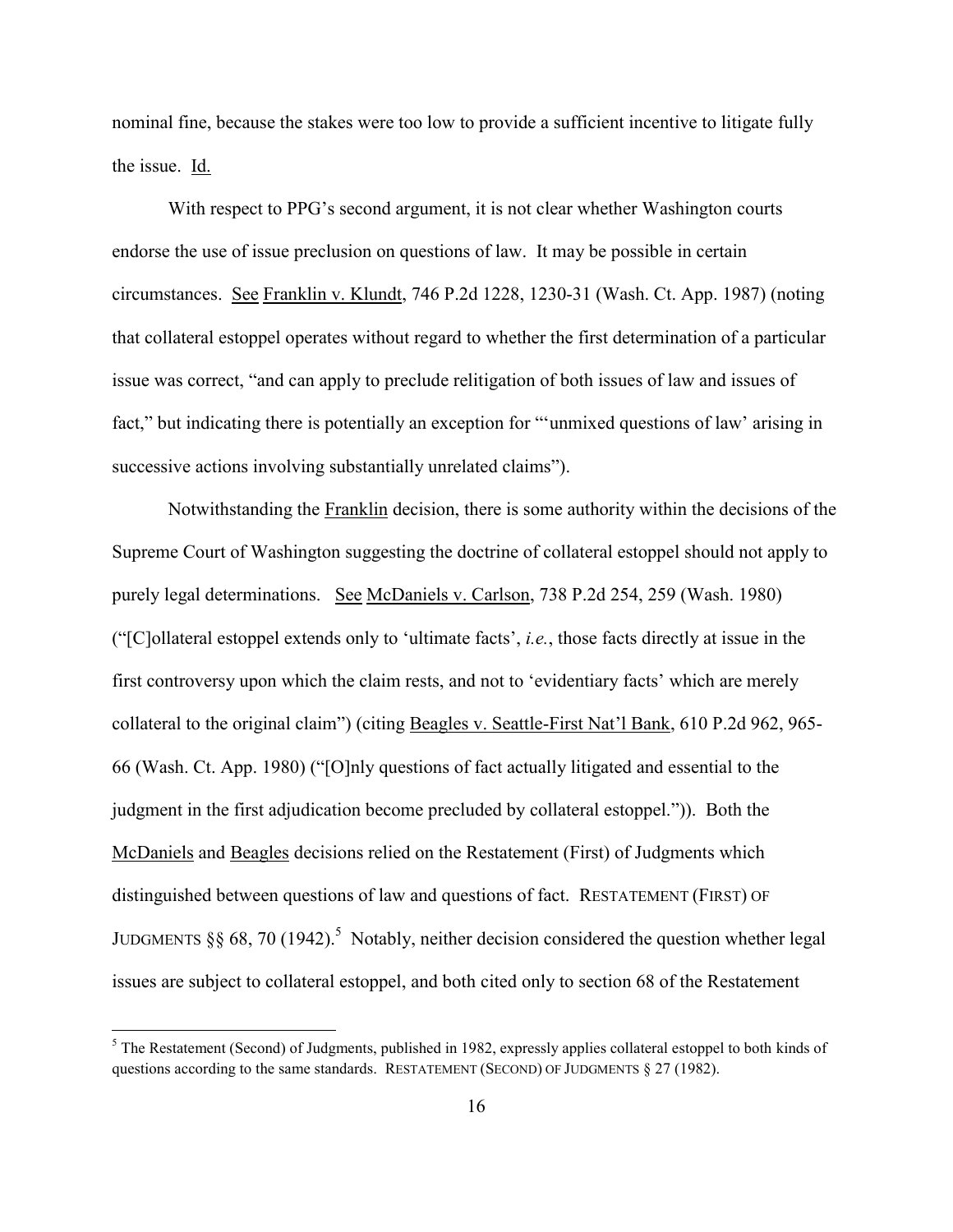(First) of Judgments, which applies only to facts. The Franklin decision, on the other hand, cited to section 70, which provides that a determination of a question of law may provide the basis for collateral estoppel if both causes of action arise out of the same subject matter or transaction and if injustice would not result. Id. § 70. The language in McDaniels that the doctrine extends "*only* to ultimate facts," should not be construed to mean that it does not apply to legal issues; rather, the limiting language was meant to distinguish ultimate facts from collateral facts, such as facts necessary for the making of an evidentiary ruling.

Recent case law suggests, and this court predicts, that the Supreme Court of Washington would apply the Restatement (Second) of Judgments. See, e.g., Lemond v. State, Dept. of Licensing, 180 P.3d 829, 833 (Wash. Ct. App. 2008) (applying RESTATEMENT (SECOND) OF JUDGMENTS § 27); see also Phillip A. Trautman, *Claim and Issue Preclusion in Civil Litigation in Washington*, 60 WASH. L. REV. 805 (1985) (urging Washington courts to adopt the second restatement approach). Because section 27 of the Restatement (Second) of Judgments applies collateral estoppel to issues "of fact *or* law," RESTATEMENT (SECOND) OF JUDGMENTS § 27, PPG's second argument is without merit. Even if the Washington decision were made entirely on legal as opposed to factual grounds, the determination could still be preclusive in this court, if the elements of issue preclusion were met.

With respect to PPG's first argument— that this case does not involve the same issue as the Washington case—defendant is correct for several reasons. PPG argued that the FLSA and the MWA present different questions of law. Washington courts have consistently considered their state wage and hour law to be so closely modeled after the federal statute that they "look to the FLSA and the case law interpreting it to guide [them] in construing [the] state statute." Inniss v. Tandy Corp., 95 Wash. App. 1049 (Wash. Ct. App. 1999). The Supreme Court of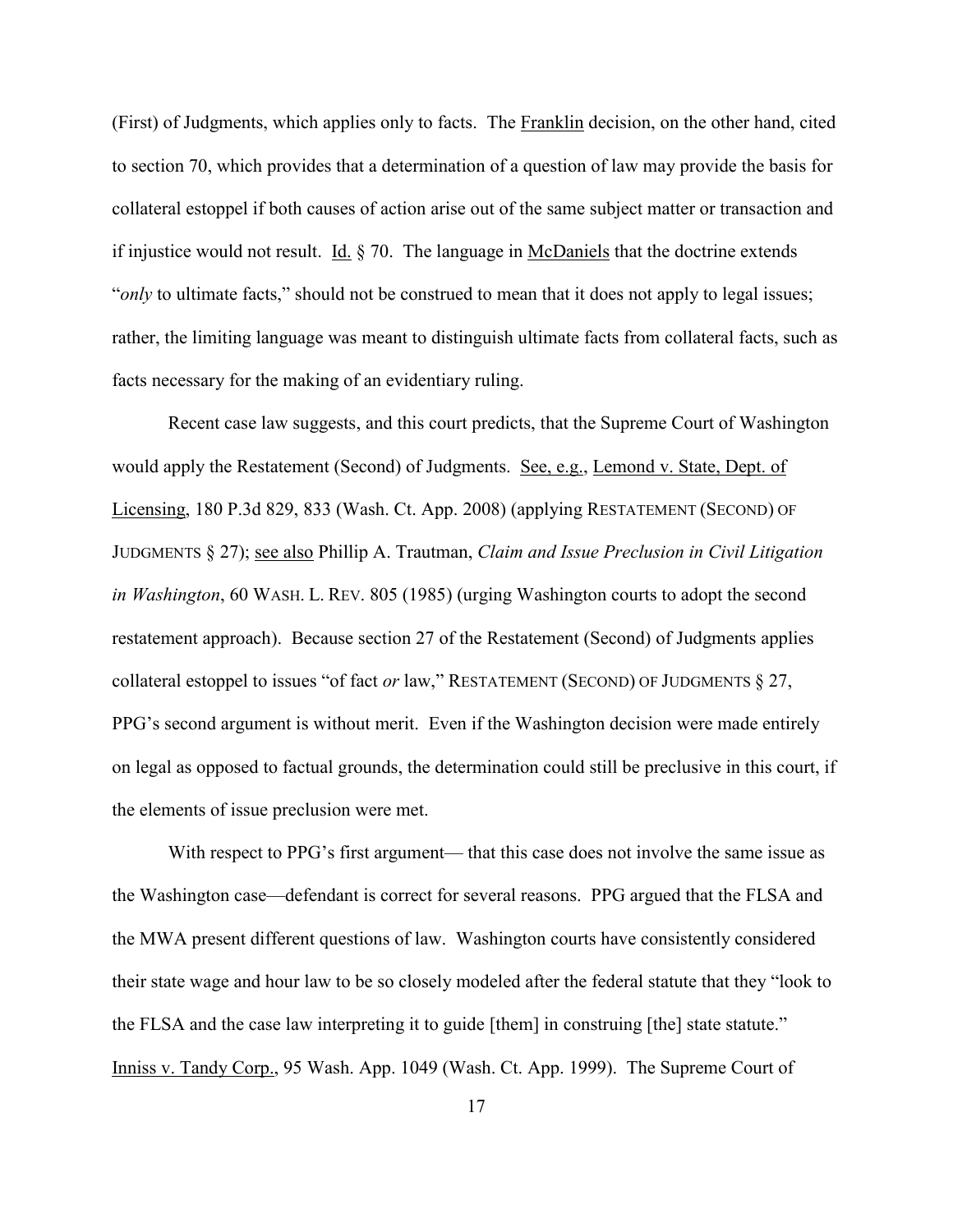Washington has, however, instructed the courts in that state that FLSA decisions are merely instructive, and not dispositive, when interpreting the MWA. Hisle v. Todd Pacific Shipyards Corp., 93 P.3d 108, 118 (Wash. 2004) ("[T]hough FLSA cases are helpful when interpreting the MWA, we have consistently noted Washington courts need not walk directly in the federal judiciary's footsteps as the two statutes are not one and the same."); Drinkwitz v. Alliant Techsystems, Inc., 996 P.2d 582, 586 (Wash. 2000) ("[T]he MWA and FLSA are not identical and we are not bound by such authority.").

The decision of the Court of Appeals of Washington in Fiore is exemplary of the differences between the MWA and the FLSA. There, the court relied explicitly on administrative policy statements which do not apply to the FLSA and which persuaded the court to presume the appropriateness of the time-and-a-half method in the absence of evidence that the salary paid to the plaintiff in that case was intended to provide compensation for a fixed number of hours per week (greater than forty). Fiore, 279 P.3d at 983-84  $&$  n.11. The court explicitly distinguished its interpretation of the MWA from the Court of Appeals for the Ninth Circuit's interpretation of the FLSA and the analogous California wage and hour law in Bao Yi Yang v. Shanghai Gourmet, LLC, 471 F. App'x 784 (9th Cir. 2012). See Fiore, 279 P.3d at 984 n.11 ("[I]n Bao Yi Yang, the Ninth Circuit was interpreting federal and California wage and hour laws. Washington interpretive policy states, to the contrary, that '[i]f the employer fails to establish a specified number of hours per week for which the salary is intended to compensate the worker, it will be assumed that the salary is based upon a 40-hour workweek, and thus, 1-1/2 times the worker's regular rate will be due for all hours worked in excess of 40 in each workweek.' We will not employ a cursory statement made in an unpublished decision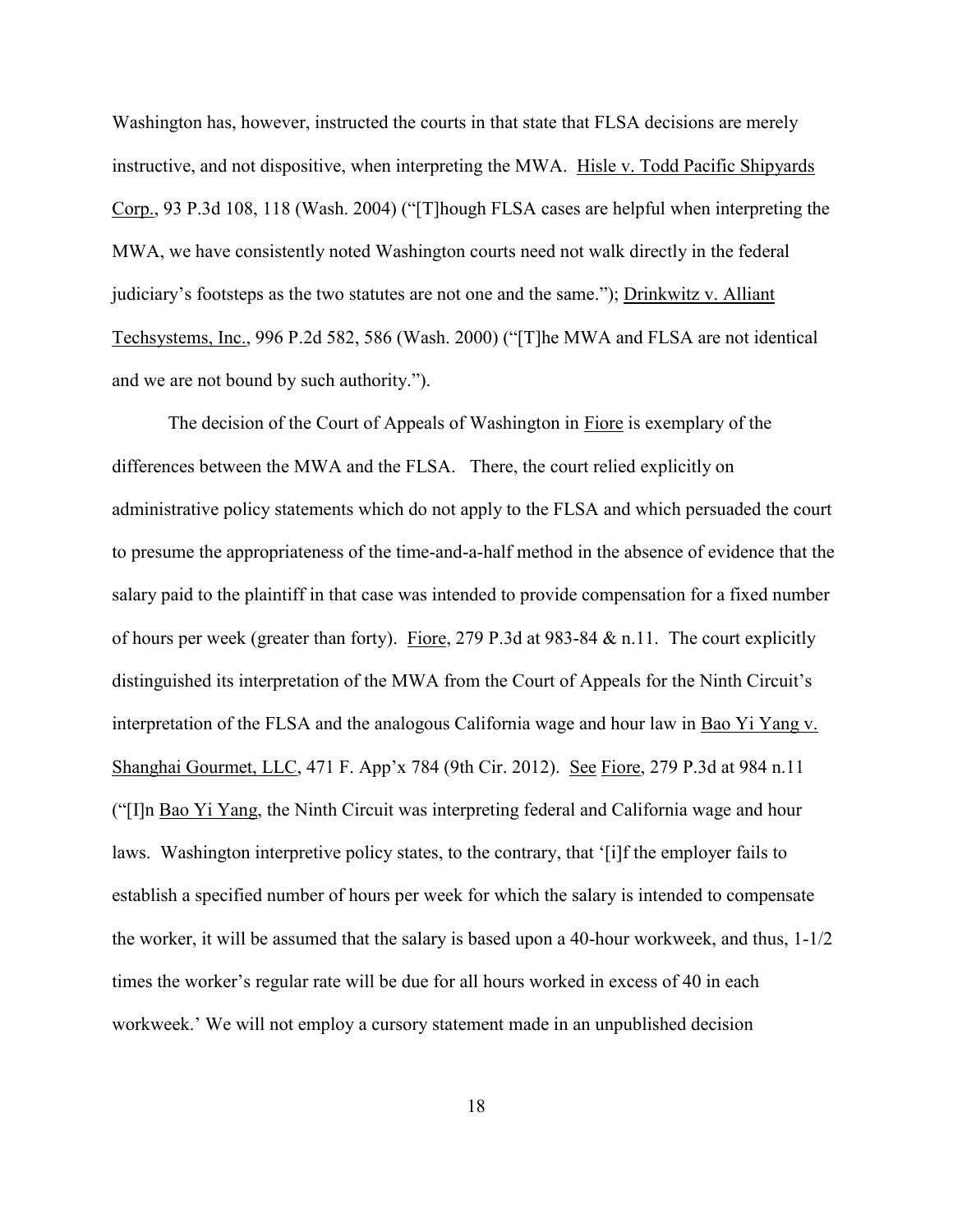interpreting another state's law to subvert a properly promulgated Washington declaration of administrative policy.").

Because the law applied in Fiore is explicitly distinguished from the FLSA in that opinion, the court concludes that collateral estoppel is inappropriate because the issues are not "identical." See Hadley, 27 P.3d at 602.

Even if the legal standards applied in Fiore were exactly the same as those applicable in this case, issue preclusion would not be appropriate because the ultimate determination whether to award half-time damages or time-and-a-half damages turns on the resolution of factual issues which may be unique to each plaintiff, as explained below. Thus, the conclusion of the court in Washington about one plaintiff in that litigation should not be given preclusive effect vis-à-vis different individuals in this litigation. Ultimately, the amount of damages will be determined by whether the parties understood that the weekly salary paid to plaintiffs was compensation only for their first forty hours, or was compensation for all time worked. A party asserting the applicability of collateral estoppel has the burden of showing that the "issues are identical and that they were determined on the merits in the first proceeding." Luisi Truck Lines, Inc. v. Wash. Util. & Transp. Comm'n, 435 P.2d 654 (Wash. 1967). "Thus, application of collateral estoppel is limited to situations where the issue presented in the second proceeding is identical in all respects to an issue decided in the prior proceeding, and 'where the controlling facts and applicable legal rules remain unchanged.'" Lemond, 180 P.3d at 805 (quoting Standlee v. Smith, 518 P.2d 721(Wash. 1974)). Here, as the court explains below, the controlling facts with respect to an award of damages are whether the plaintiffs *in this case* agreed to compensation for a fixed number of hours, as opposed to for all hours worked. It is possible that collateral estoppel could apply in similar circumstances to those present in this case; for example, where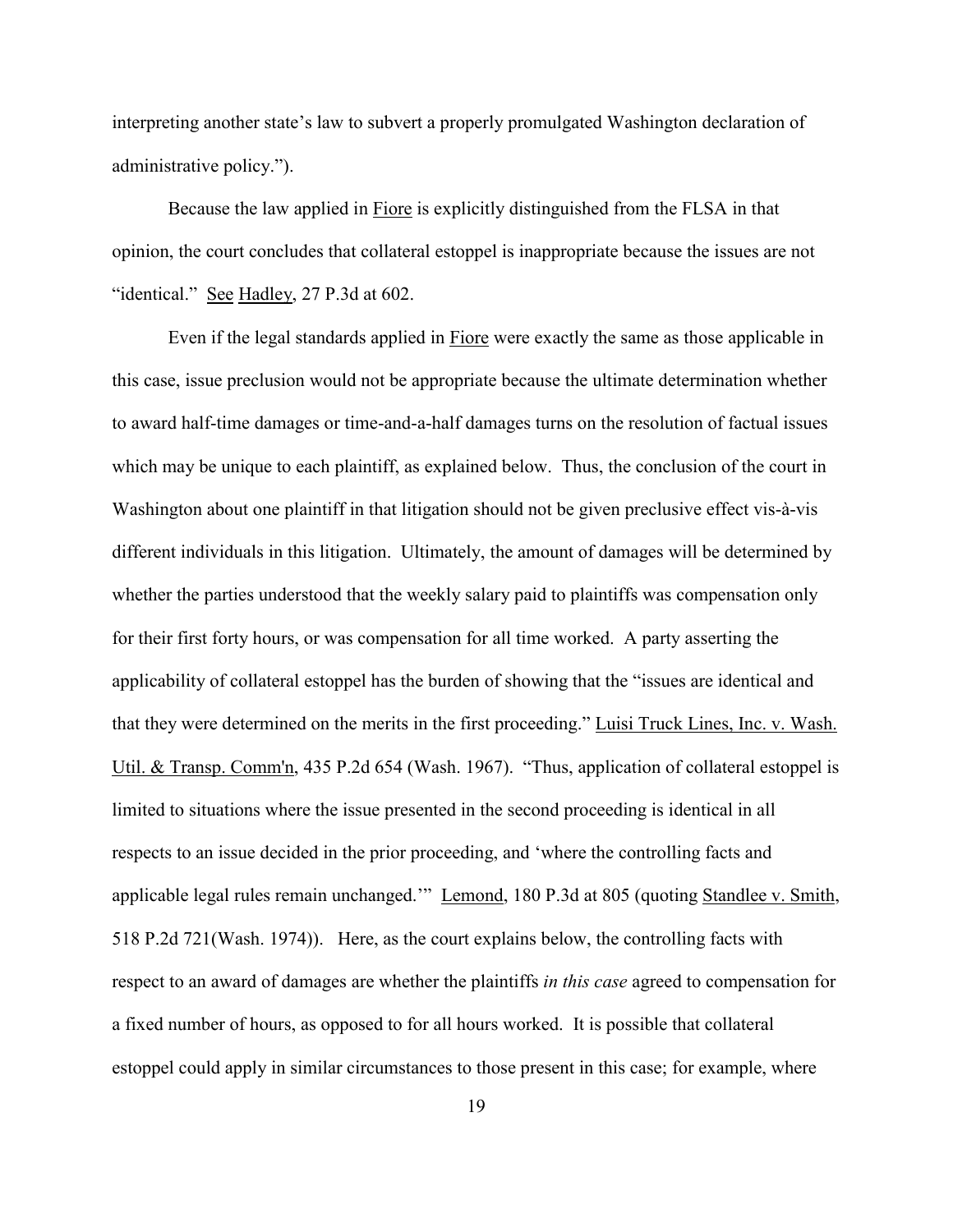the first court's judgment (1) was based in large part on highly persuasive, systemic and categorical evidence about the interaction between an employer and a specific group of its employees, (2) was based on the facts surrounding a collective bargaining agreement, or (3) which otherwise applied equally to plaintiffs in a successive litigation. There, however, was no evidence provided for the court to conclude that the controlling facts in Fiore are controlling in this case  $6$ 

For the reasons stated above, the court declines to grant the Washington judgment preclusive effect on the issue of damage calculations in this case. The law applied by the court in Fiore was explicitly distinguished from the FLSA, which is controlling in this case, and plaintiffs failed to prove that the controlling facts in that case are the same facts which will be controlling in this case.

### *B. Damages under the FLSA*

 $\overline{\phantom{a}}$ 

The FLSA provides that an employer who fails to pay wages as required by the act is ordinarily liable for those back wages and "an additional equal amount as liquidated damages." 29 U.S.C. § 216(b). If the employer, however, proves to the court that its action or omission (in violation of the FLSA) was done in good faith and under the reasonable belief that it was not in violation of the law, the court may, in its sound discretion, reduce the amount of liquidated damages, or eliminate them altogether. 29 U.S.C. § 260. The Court of Appeals for the Third

<sup>&</sup>lt;sup>6</sup> In another related litigation in Tennessee, a federal district judge decided the Washington judgment did not have preclusive effect. Stage v. PPG Indus., Inc., No. 1:10-CV-5, 2011 WL 2532219, at \*9 n.16 (E.D. Tenn. June 24, 2011) ("The Court declines apply [*sic*] issue preclusion here for a number of reasons, including the fact that the Washington judgment sets forth no reasoning which enables this Court to assess the identity of facts and issues between that case and this, as well as the fact that an appeal of the Washington case is currently pending."). That opinion, however, was issued prior to the Court of Appeals of Washington's lengthy explanation of the law and facts involved in Fiore.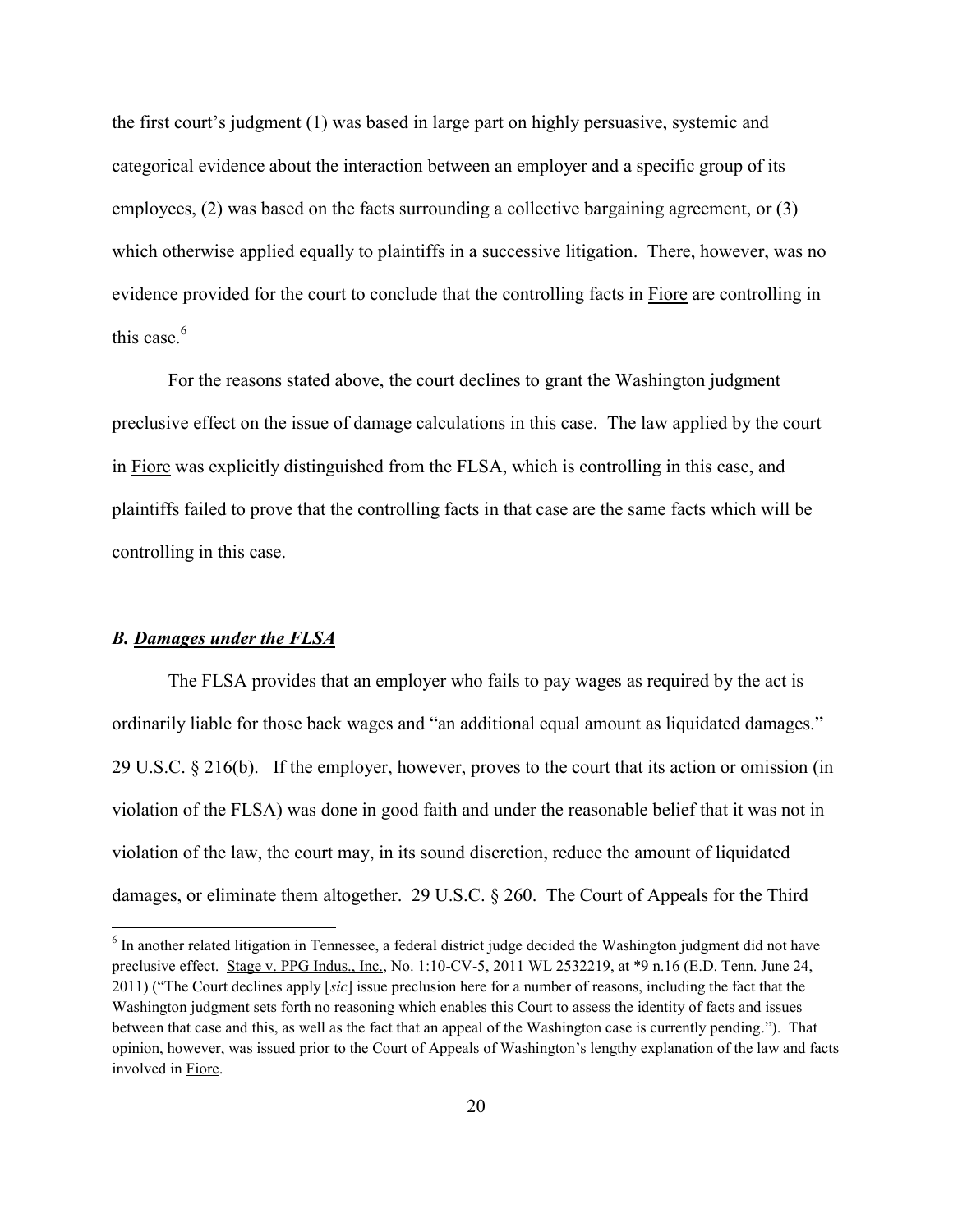Circuit has explained that § 260 requires the district court to make a dual inquiry into the employer's *subjective* good faith and the *objective* reasonableness of his conduct. Brooks v. Village of Ridgefield Park, 185 F.3d 130, 137 (3d Cir. 1999). Under the FLSA, an award of liquidated damages is mandatory except where the employer shows it acted reasonably *and* in good faith. Id.; accord Greene v. Safeway Stores, Inc., 210 F.3d 1237, 1245 (10th Cir. 2000). Thus, an honest but unreasonable mistake is not sufficient to satisfy the objective reasonableness test set forth in § 260. Brooks, 185 F.3d at 137. The district court is not empowered with the discretion to reduce or eliminate liquidated damages until "the employer . . . come[s] forward with plain and substantial evidence to satisfy the good faith and reasonableness requirements." Martin v. Cooper Elec. Supply Co., 940 F.2d 896, 907 (3d Cir. 1991); see Brooks, 185 F.3d at 137.

As explained below, the issue of back wages requires a jury determination, whereas liquidated damages are within the discretion of the court. There is a right to a jury trial in private actions brought under the FLSA. Lorillard v. Pons, 434 U.S. 575, 580-81 (1978). That right arises from the Seventh Amendment, rather than from any statutory provision within the FLSA. Lehman v. Nakshian, 453 U.S. 156, 164 n.11 (1981). In private actions brought under section 16 of the FLSA, such as this case, the jury will determine both liability for *and the amount* of an award of back pay wages. Brock v. Superior Care, Inc., 840 F.2d 1054, 1063 (2d Cir. 1988). There is no right to a jury determination on the issue of liquidated damages under section 16, 29 U.S.C. § 216, because liquidated damages may be reduced or eliminated at the discretion of the district court. Brock, 840 F.2d at 1063; see 29 U.S.C. § 260. The court may submit the matter to the jury to answer in an advisory capacity whether defendant acted in good faith. See, e.g., Robinson v. Food Serv. of Belton, Inc., 415 F. Supp. 2d 1232, 1239-40 (D. Kan. 2005).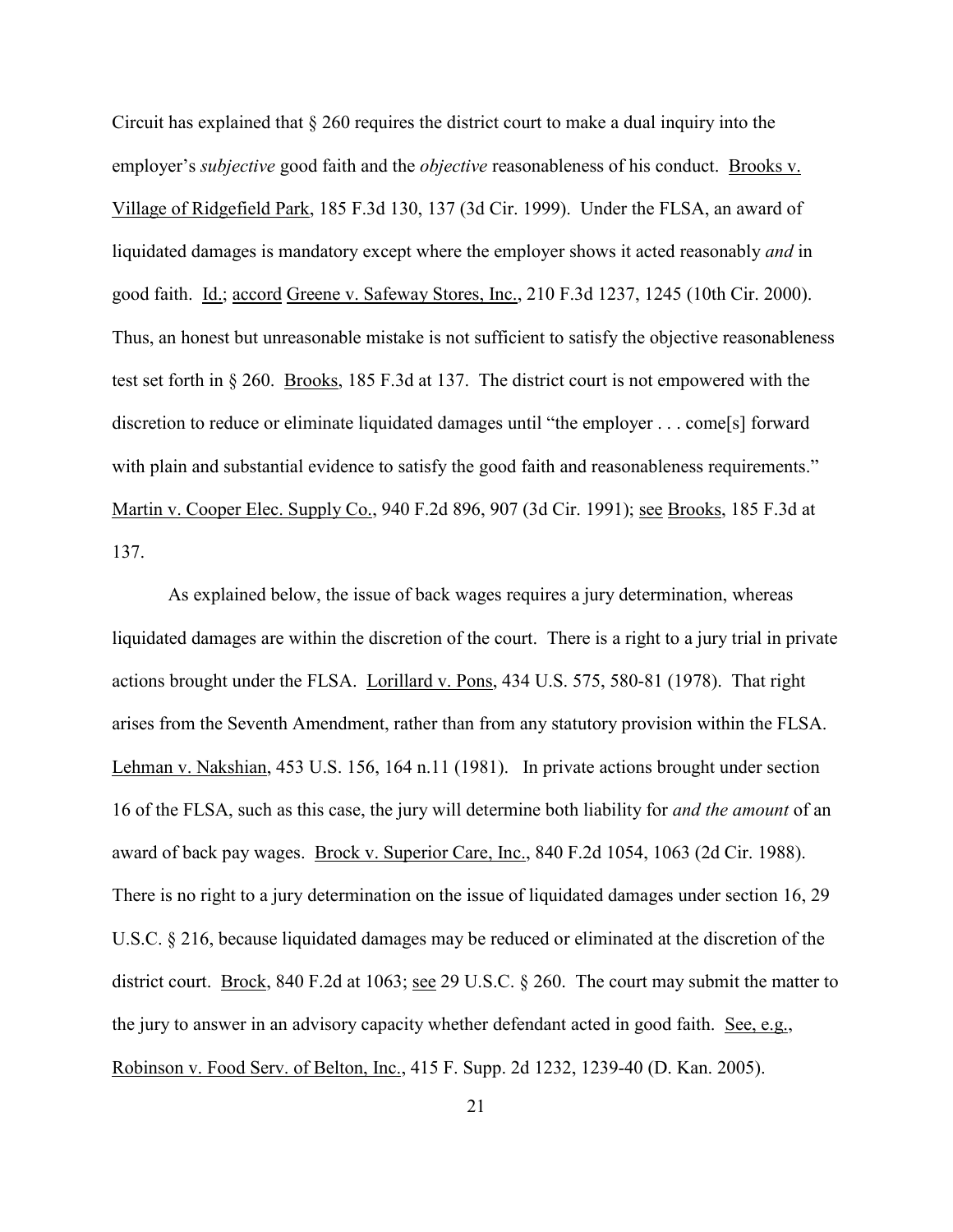Section  $7(a)(1)$  of the FLSA establishes that the maximum regular workweek is forty hours and that employees are entitled to overtime pay for all hours beyond forty. 29 U.S.C. §  $207(a)(1)$  ("[N]o employer shall employ any of his employees . . . for a workweek longer than forty hours unless such employee receives compensation for his employment in excess of the hours above specified at a rate not less than one and one-half times the *regular rate* at which he is employed." (emphasis added)). The "regular rate" under the FLSA is an hourly rate. 29 C.F.R. 778.109. In order, therefore, to calculate the amount of statutory overtime owed to a nonexempt *salaried* employee, some amount of computation is required to convert the salary to an hourly rate. Urnikis-Negro v. Am. Family Prop. Servs., 616 F.3d 665, 673 (7th Cir. 2010). The appropriate means of converting a salary to an hourly "regular rate" depends on the parties' agreement about whether the salary is intended to cover a fixed number of hours, whether the salary is actually a contract with a specific, fixed hourly rate, or whether it is a salary for all hours worked, regardless of the number of hours worked per week. See 29 C.F.R. §§ 778.113, 778.114. The regular rate is contingent on the parties' intent. Id. § 778.113 ("[T]he regular hourly rate of pay, on which time and a half must be paid, is computed by dividing the salary by the number of hours which the salary *is intended* to compensate." (emphasis added)). The "keystone" of Section 7(a) is a determination of the employee's "regular rate."  $\frac{1}{2}$  Walling v. Youngerman-Reynolds Hardwood Co., 325 U.S. 419, 424 (1945).

In Overnight Motor Transportation Co. v. Missel, the Supreme Court held that in the absence of any agreement adopting a specific hourly rate for an employee, the regular rate of a salaried employee working hours that fluctuate each week is the fixed weekly wage divided by

 $\overline{\phantom{a}}$ 

 $<sup>7</sup>$  As is explained below, however, some courts refuse to apply damages calculations which are functionally similar</sup> to the fluctuating work week regulation, even if it appears that the parties intended the salary to provide compensation for all hours worked.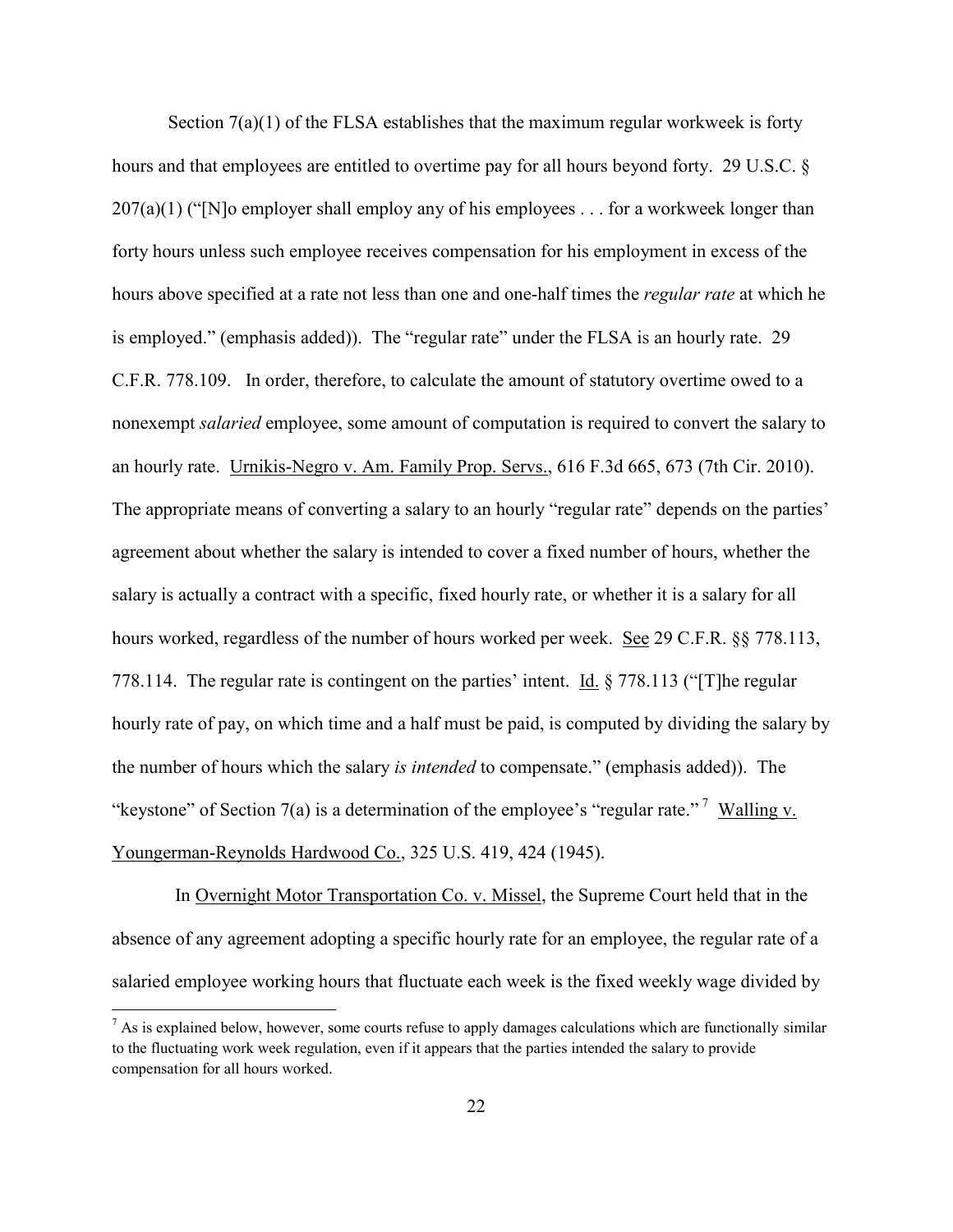the number of hours actually worked in that week. 316 U.S. 572, 580-81 & n.16 *superseded on other grounds by statute as stated in* Trans World Airlines, Inc. v. Thurston, 469 U.S. 111, 128 n.22 (1985). The Court contemplated that the regular rate would vary on a weekly basis, depending on the number of hours actually worked by the employee in any given week. Id. at 580. The Court noted in a footnote that "[w]age divided by hours equals regular rate. Time and a half regular rate for hours employed beyond statutory maximum equals compensation for overtime hours." Id. at 580 n.16. Courts have construed this footnote in two ways, with some seeing it as an indication that the employee has already received "straight time" for the hours worked over forty. According to this interpretation, the employee is only entitled to the halftime premium on top of the straight time payment he already received. Other courts have concluded that employers must pay damages equal to one and one-half times the regular rate derived from the salary in addition to the entire salary already paid to the employee. Compare, e.g., Martin v. Tango's Rest., 969 F.2d 1319, 1324 (1st Cir. 1992) (limiting damages of a misclassified employee under the authority of Missel to one-half the regular rate), with Hunter v. Spring Corp., 453 F. Supp. 2d 44, 54-62 (D.D.C. 2006) (calculating damages for misclassified employees at one and one-half the regular rate under Missel after concluding there was no mutual understanding between the parties that the salary was intended to compensate for all hours worked).

Some courts that limit damages to the half-time premium do so under the authority of the Department of Labor's "fluctuating workweek" regulation, 29 C.F.R. § 778.114, which permits employers to calculate overtime for employees who meet certain prerequisites on a fluctuating weekly basis (with the base hourly rate changing depending on the number of hours worked by the employee that week). See, e.g., Valerio v. Putnam Associates, Inc., 173 F.3d 35,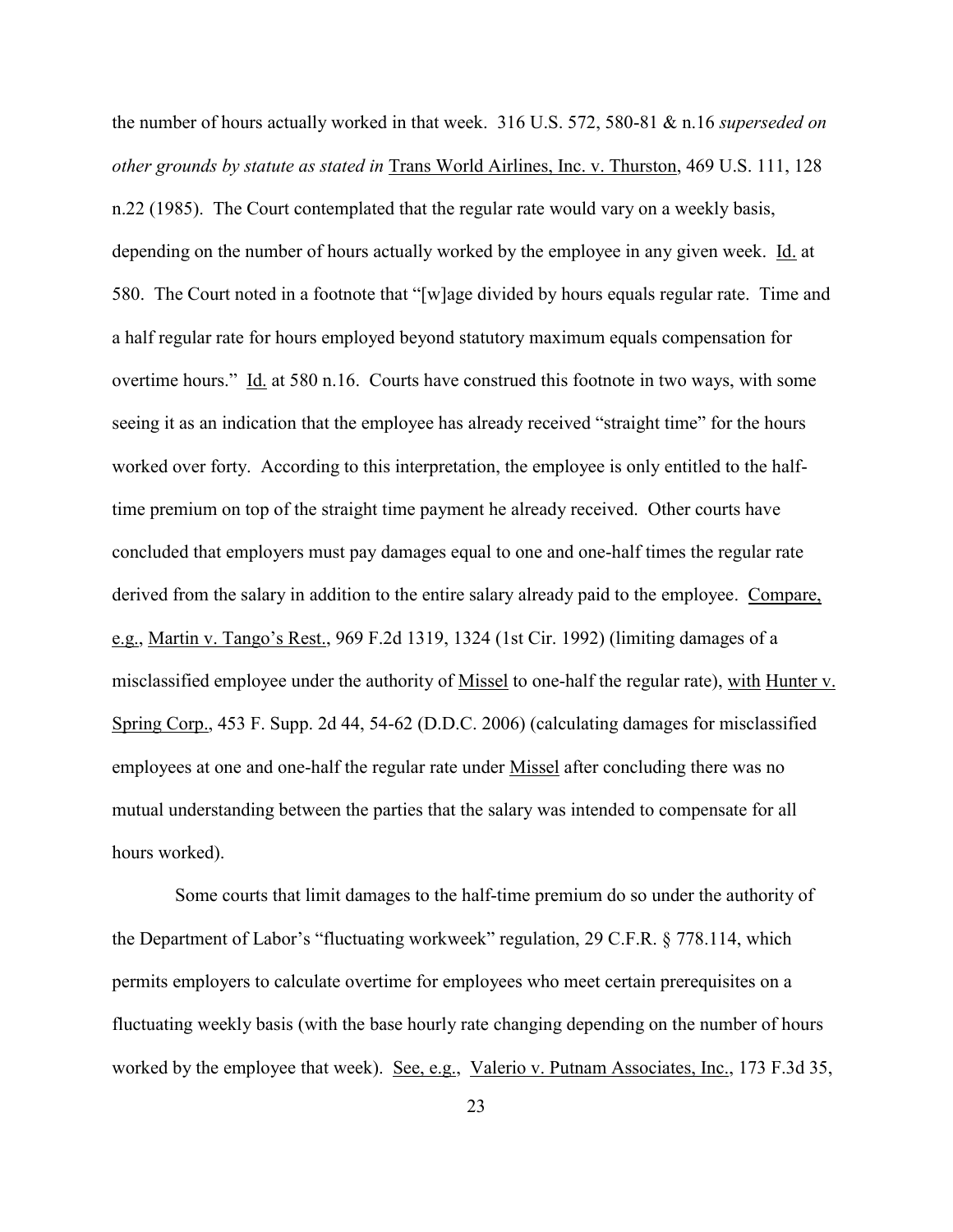39-40 (1st Cir. 1999). See generally Urnikis-Negro, 616 F.3d at 675-80, 682-83 (describing the fluctuating workweek regulation and the various ways courts have applied it in structuring damages awards in FLSA misclassification cases); O'Brien v. Town of Agawam, 350 F.3d 279, 286-90 (1st Cir. 2003) (explaining the fluctuating workweek regulation).

Other courts have held that the half-time method is appropriate independent of the fluctuating workweek regulation, based upon the reasoning that misclassified employees who agree to payment for all time worked have already received the straight time to which they are entitled. See, e.g., Torres v. Bacardi Global Brands Promotions, Inc., 482 F. Supp. 2d 1379, 1381-82 (S.D. Fla. 2007) ("Bacardi does not rely on the [fluctuating workweek] method as its basis for contending that Mr. Torres' back pay, if any, should be computed by half-time. Rather, Bacardi argues that because Mr. Torres has already received his regular rate for all hours worked, he is entitled to half-time for those hours worked in excess of forty per week.").

Many of the courts that applied the time-and-a-half method utilized that method *because* they interpret the terms of the fluctuating workweek regulation to require contemporaneous payment of overtime, a condition which can never be retroactively satisfied. These courts reason that the fluctuating workweek regulation's perceived inapplicability to retroactive payment implies that that type of payment calculation is inappropriate to determine back pay damages. See, e.g., Scott v. OTS Inc., No. Civ.A. 1:02CV1950, 2006 WL 870369, at \*12 (N.D. Ga. Mar. 31, 2006); Cowan v. Treetop Enter., 163 F. Supp. 2d 930, 941 (M.D. Tenn. 2001); Rainey v. Am. Forest and Paper Ass'n, Inc., 26 F. Supp. 2d 82, 100-01 (D.D.C. 1998).

This court concludes that the best approach is not to conflate the fluctuating workweek regulation with the damages calculation. This is the approach taken in Torres and Urnikis-Negro. In Urnikis-Negro, the court of appeals held that the fluctuating workweek regulation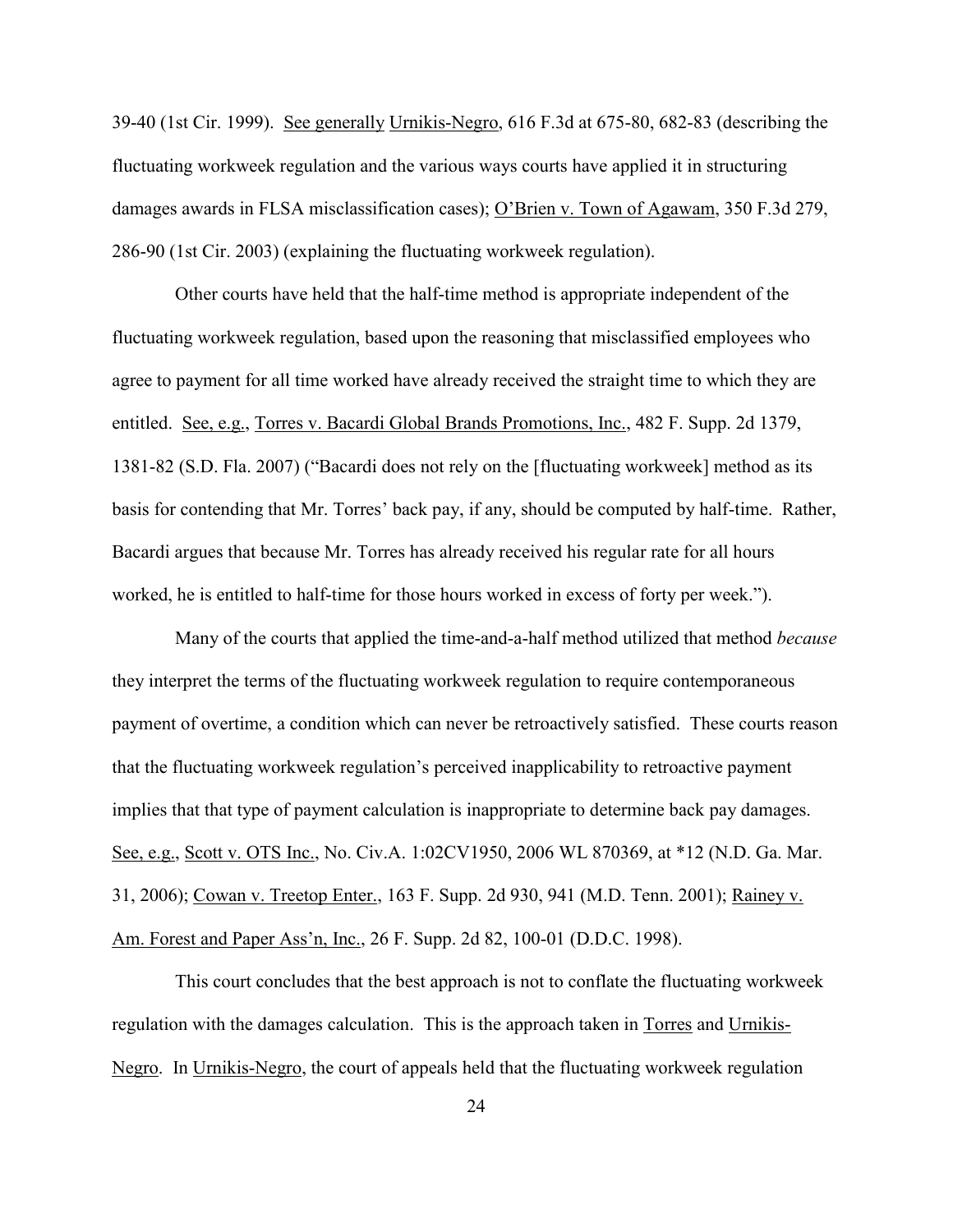itself *neither authorizes nor prohibits* the use of the half-time method in assessing damages in an FLSA misclassification case. 616 F.3d at 666. The court noted that the regulation instead "sets forth one way in which an employer may lawfully compensate a nonexempt employee for fluctuating work hours; it is not a remedial measure that specifies how damages are to be calculated when a court finds that an employer has breached its statutory obligations." Id. Although the court concluded the regulation was not intended as a guide for crafting judicial remedies or assessing damages, the court also concluded it had been appropriate for the district court to apply a half-time measure of damages because that method was approved by the Supreme Court in Missel. Id. at 666, 679-80 ("But finding that section 778.114(a) itself is inapplicable does not compel the conclusion that reliance on the [fluctuating workweek] method of calculating [the plaintiff's] regular rate of pay was erroneous. Setting the Department of Labor's rule aside, a court still must ascertain the employee's regular rate of pay and calculate an appropriate overtime premium based on that rate.").

Ultimately, the employee's regular rate of pay is a *factual* issue, id. at 680 (citing Walling, 325 U.S. at 424-25), which requires a threshold determination whether the salary was intended to compensate for a fixed number of hours, or alternatively for all hours worked. Id. If the salary was for a fixed number of hours, the employees are entitled to time-and-a-half for overtime work.<sup>8</sup> If the salary was for all time worked, the employees are only entitled to the

 $\overline{\phantom{a}}$ 

<sup>&</sup>lt;sup>8</sup> This conclusion assumes the fixed number of hours was forty per week. If, on the other hand, the salary was actually intended to compensate for fifty hours, the employees would be entitled to half-time for the first ten hours or less of overtime and time-and-a-half for any overtime worked beyond the first ten hours.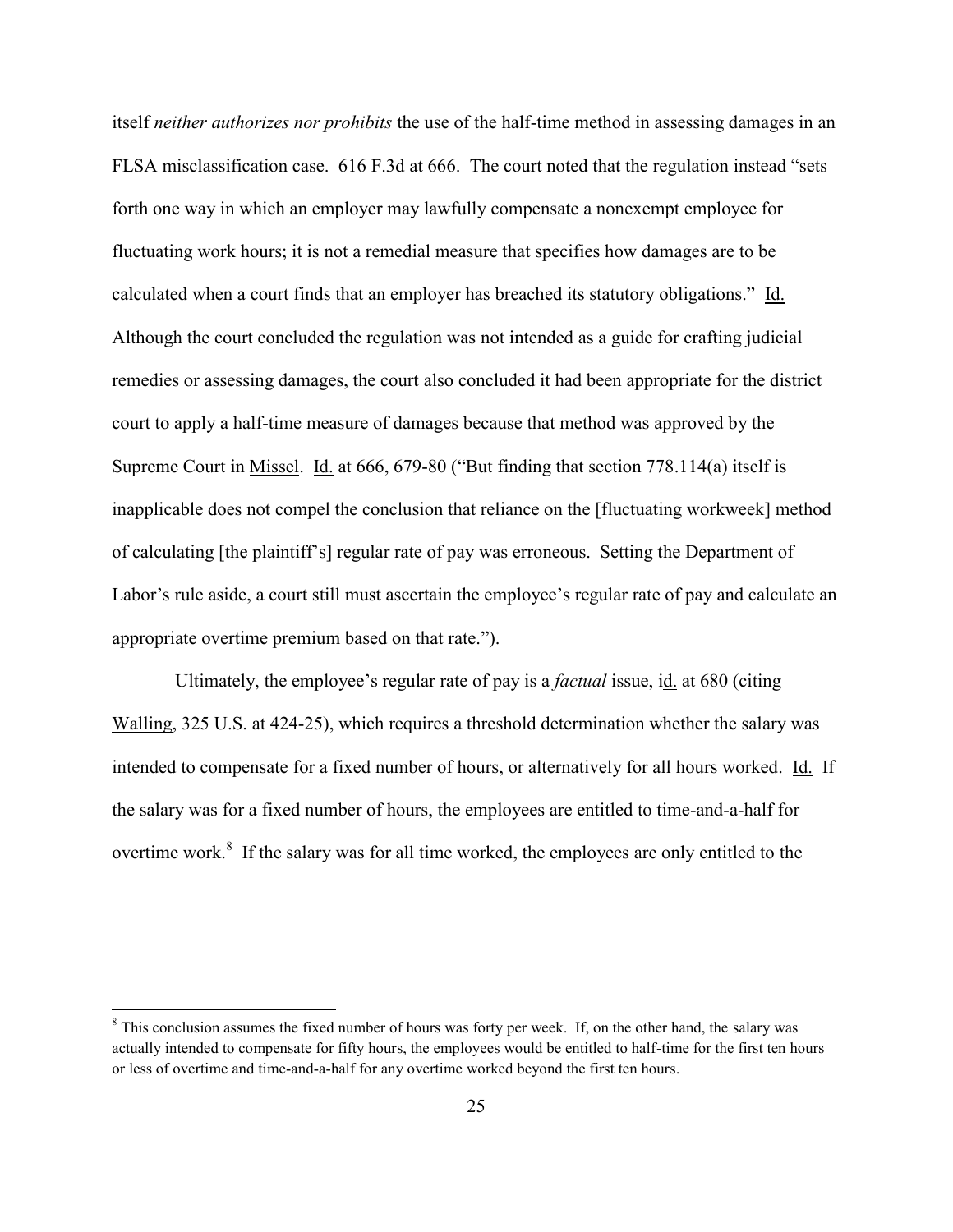half-time premium, because they already received payment for straight time on their overtime hours.<sup>9</sup>

Because there is a need for factual findings on the merits of this claim, the court cannot find PPG's offer of judgment mooted this case. Although the court is empowered to resolve factual issues in resolving a factual challenge to its subject-matter jurisdiction, when a party asserts a case is moot by virtue of a Rule 68 offer of judgment, and the dispositive facts are facts which would normally be resolved by the jury, as here, the proper resolution of the matter is to allow the matter to reach the jury unless it is abundantly clear that no jury could reasonably award damages in excess of the amount offered. Although the amount of damages is not precisely "an essential element of a claim for relief," which the Supreme Court explained is properly left for jury determination when subject-matter jurisdiction turns on contested facts, Arbaugh, 546 U.S. at 514, it is a factual matter, which is "intertwined with the merits of a claim," see CAN, 535 F.3d at 179. As such, this court will apply the kind of flexible inquiry contemplated in resolving a mootness argument, which demands less in the way of proof than may be required at trial where the facts relevant to the mootness determination, as here, are

l

 $9<sup>9</sup>$  In the absence of an agreement about the purpose of the salary, it may be appropriate to presume the salary is only intended to compensate for the first forty hours each week, in light of the remedial nature of the FLSA, and because the half-time damages calculation method provides potential incentives for employers to classify borderline but nonexempt employees as exempt. See Urnikis-Negro, 616 F.3d at 679-80; In re Texas EZPawn Fair Labor Standards Act Litig., 633 F. Supp. 2d 395, 404-405 & n.9 (W.D. Tex. 2008); Hunter, 633 F. Supp. 2d at 62 n.19. On the other hand, the explicit holding in Missel suggests that the courts should presume a salary is compensation for all hours actually worked. 316 U.S. at 580-81 & n.16; see Martin, 969 F.2d at 1324 ("Absent an advance agreement, the language of the [FLSA] . . . treats the regular rate for that week as the fixed weekly wage divided by the number of hours actually worked in that week, including overtime hours."). The court need not make a final determination about the propriety of the presumption at this stage, since plaintiffs have presented sufficient evidence of an agreement to meet the relevant burden of persuasion that they could possibly be entitled to damages greater than those offered by defendant in its Rule 68 offer.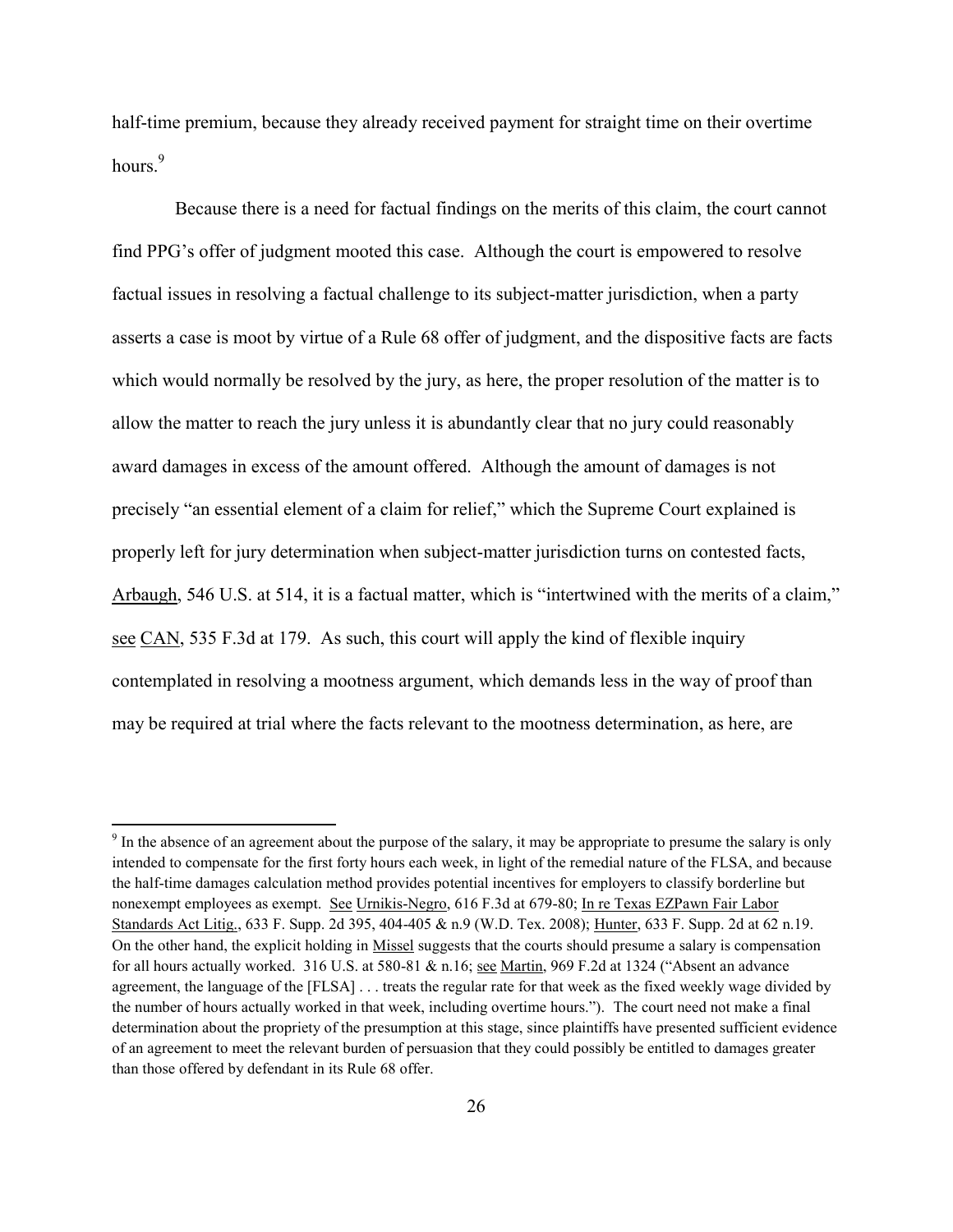intertwined with the merits of the claim. See id.; CNA, 535 F.3d at 132; Mortenson, 549 F.2d at 891 & n.16.

Here, plaintiffs presented evidence that plaintiffs understood their salaries covered only the forty hours they worked at the Lowe's stores and they would not be compensated for other hours worked. PPG points to evidence of the contrary—specifically, that plaintiffs were aware they would not receive overtime compensation even if they worked more hours and were, therefore, aware that their salaries were compensation for all hours worked. Proper resolution of this matter requires fact-finding and credibility determinations, which should be left to the jury. A reasonable jury could resolve the facts in favor of plaintiffs, in which case plaintiffs would be entitled to damages in an amount greater than the value of PPG's offer of judgment. Plaintiffs have shown to the satisfaction of the court that they could potentially recover greater relief at trial than the amount set forth in the offer from PPG. Although the parties, based upon their briefing and argument, believe that the appropriate resolution of this motion, requires a purely legal conclusion about which method to calculate damages (half-time versus time-and-a-half) is appropriate under the FLSA, the court concludes otherwise. The court, at this stage, without impermissibly invading the province of the jury, cannot determine that plaintiffs are only entitled to half-time damages. The case was not mooted by the offer of judgment, and the motion to dismiss must be denied. There is still a "controversy" in the constitutional sense.

If the court were to grant this motion, and accept PPG's interpretation of the mootness doctrine in the context of Rule 68, it could lead to absurd results. A defendant with a good faith belief that it was not liable for a given claim, instead of following the normal litigation process going through discovery, filing a summary judgment motion, and potentially having a jury resolve disputed material facts—could merely present a *de minimis* Rule 68 offer, and (once that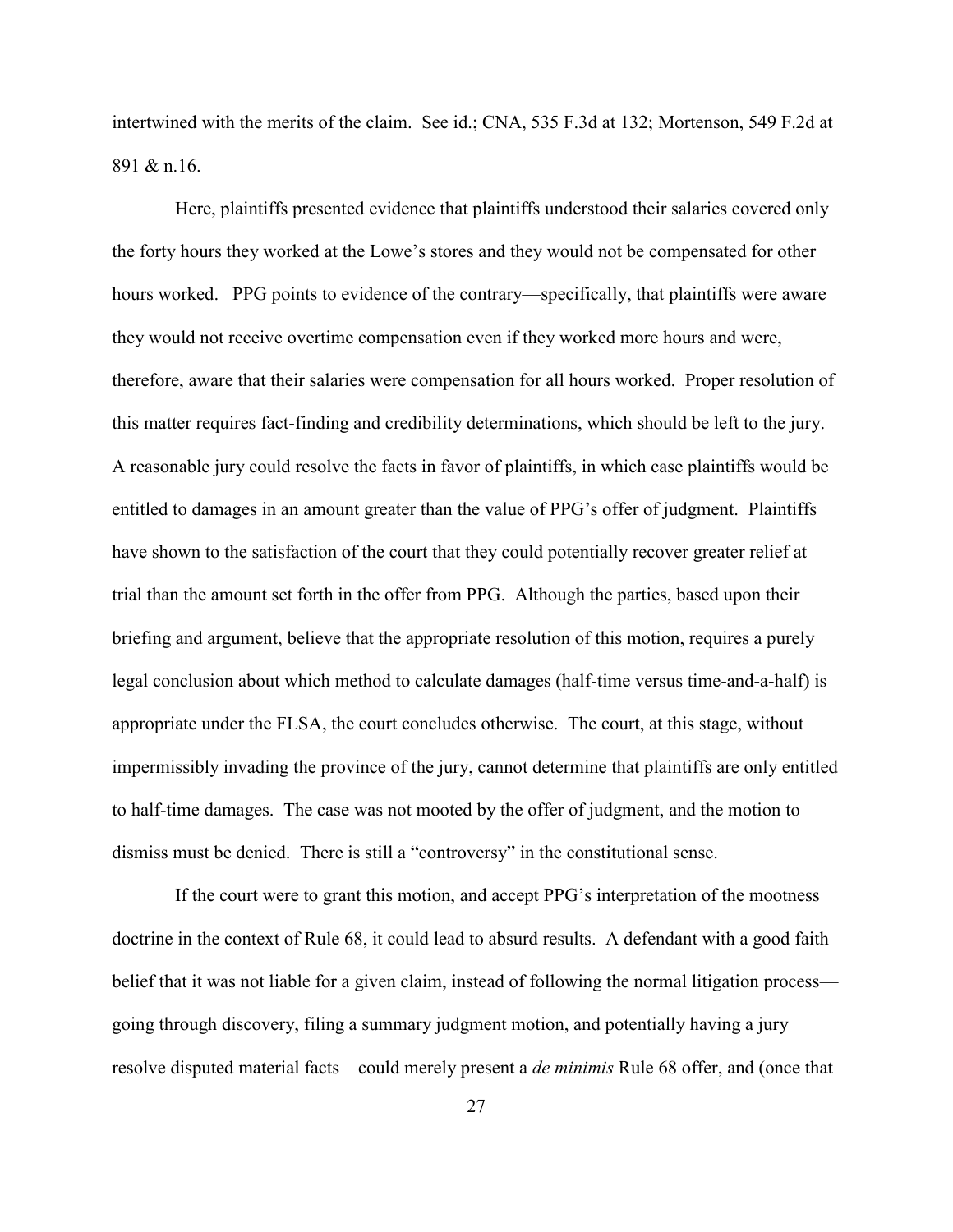offer lapsed or was rejected) suggest to the court that the court lacked subject-matter jurisdiction since the plaintiff was in reality not entitled to *any* relief. In such a situation, the defendant should not be permitted to side-step the normal litigation process and the court should not be required to conduct a bench trial on the disputed facts merely because the defendant (if right) has offered greater relief than the plaintiff might potentially recover. The process would potentially violate the plaintiff's Seventh Amendment right to a jury trial on these issues, and would put undue strain on the judicial system. It is illogical that a case could be mooted when there is still a sufficient controversy which would necessitate an extensive amount of fact-finding and weighing of evidence to resolve the dispute. The court, in this case, applied a standard, in light of these concerns, which puts defendant to the task of coming forward with evidence to show its offer of judgment exceeded the value of the case and puts plaintiffs to the task of adducing sufficient evidence to demonstrate that a reasonable jury could find in their favor with respect to the calculation of damages at a level higher than the offer of judgment. For this case to have been mooted by the offer, plaintiffs would have had to admit or stipulate that their damages were less than the value of the offer, or there would have to be a purely legal basis for the court to conclude the offer of judgment exceeds the value of the claim (e.g., when there is a statutory limit to the amount of damages). Here, because plaintiffs may potentially be entitled to greater relief than was offered, the case is not moot, and the motion to dismiss must be denied.

Most courts which have granted motions to dismiss on the grounds of mootness following a Rule 68 offer of judgment have had before them some type of binding, unconditional stipulation or admission vis-à-vis the amount of damages to which the plaintiffs were entitled, or were presented with a situation in which the offer of judgment exceeded the statutory maximum. Those are the kinds of situations where the court is capable of determining that the offer mooted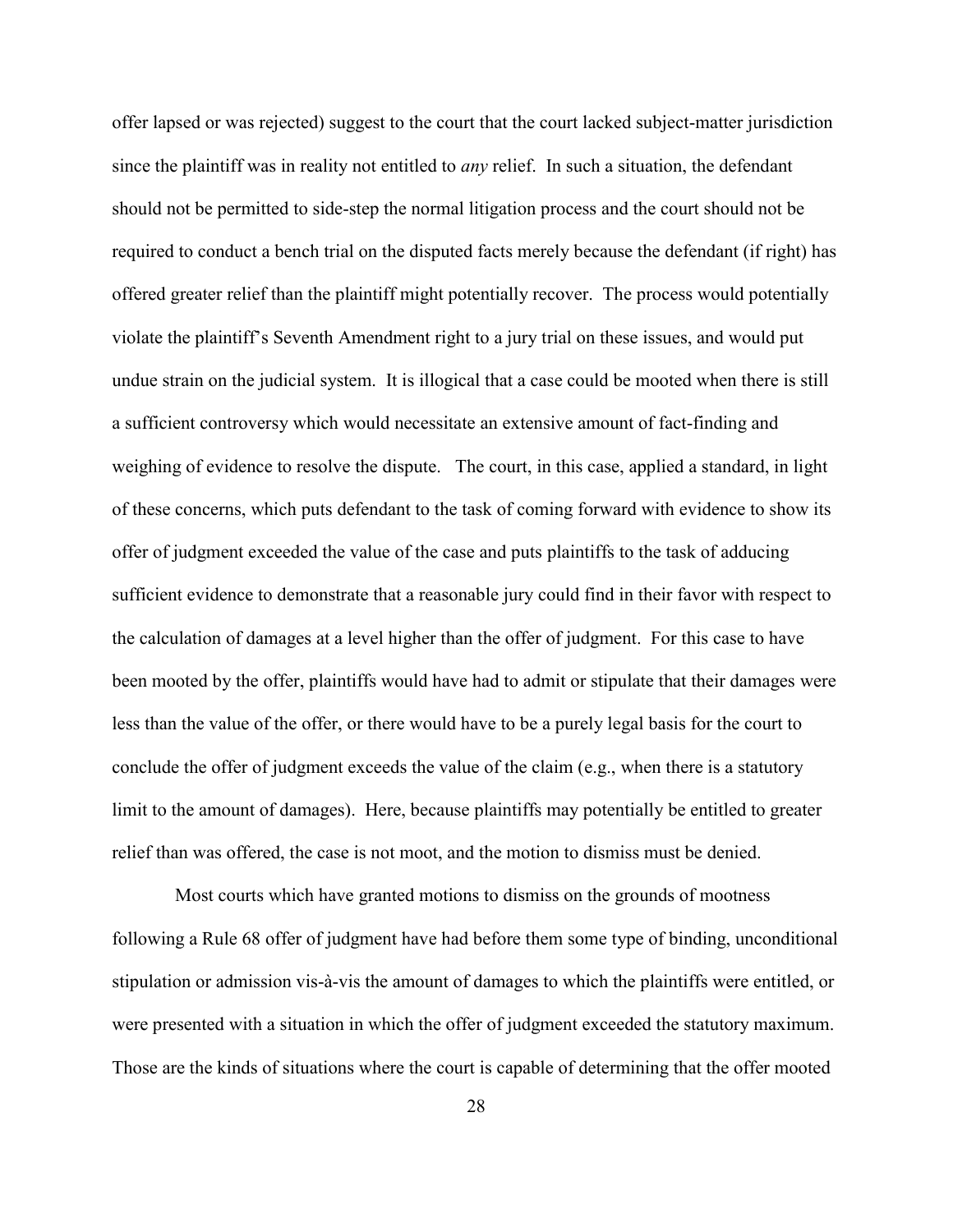the case without conducting a premature trial or invading the province of the jury. In other words, in those situations there was no continuing, legitimate controversy regarding the value of the case. Extending the doctrine to situations such as the one before the court would place an unreasonable burden on trial courts, may lead to unjust results in some cases, and would potentially deprive litigants of their constitutional right to a jury resolution of their FLSA claims.

# *V. Conclusion*

Here, upon review of the affidavits and evidence submitted to the court, a reasonable factfinder could conclude that plaintiffs believed they were only being paid for the forty hours they were required to "clock-in" at Lowe's stores. Under those circumstances, the value of this case (assuming PPG is liable) exceeds the value of the offer of judgment. Several plaintiffs testified that they were told all work done outside the stores was on their own time, and that they were not paid for any work done outside the stores, or in between stores. The court concludes that plaintiffs could *potentially* recover more damages than the offer of judgment, because the resolution of the underlying factual matters might make the application of the half-time method inappropriate here. The case is not moot because the value of the offer of judgment is less than plaintiffs could *potentially* obtain at trial. The court will, therefore, deny PPG's motion to dismiss for lack of subject-matter jurisdiction.